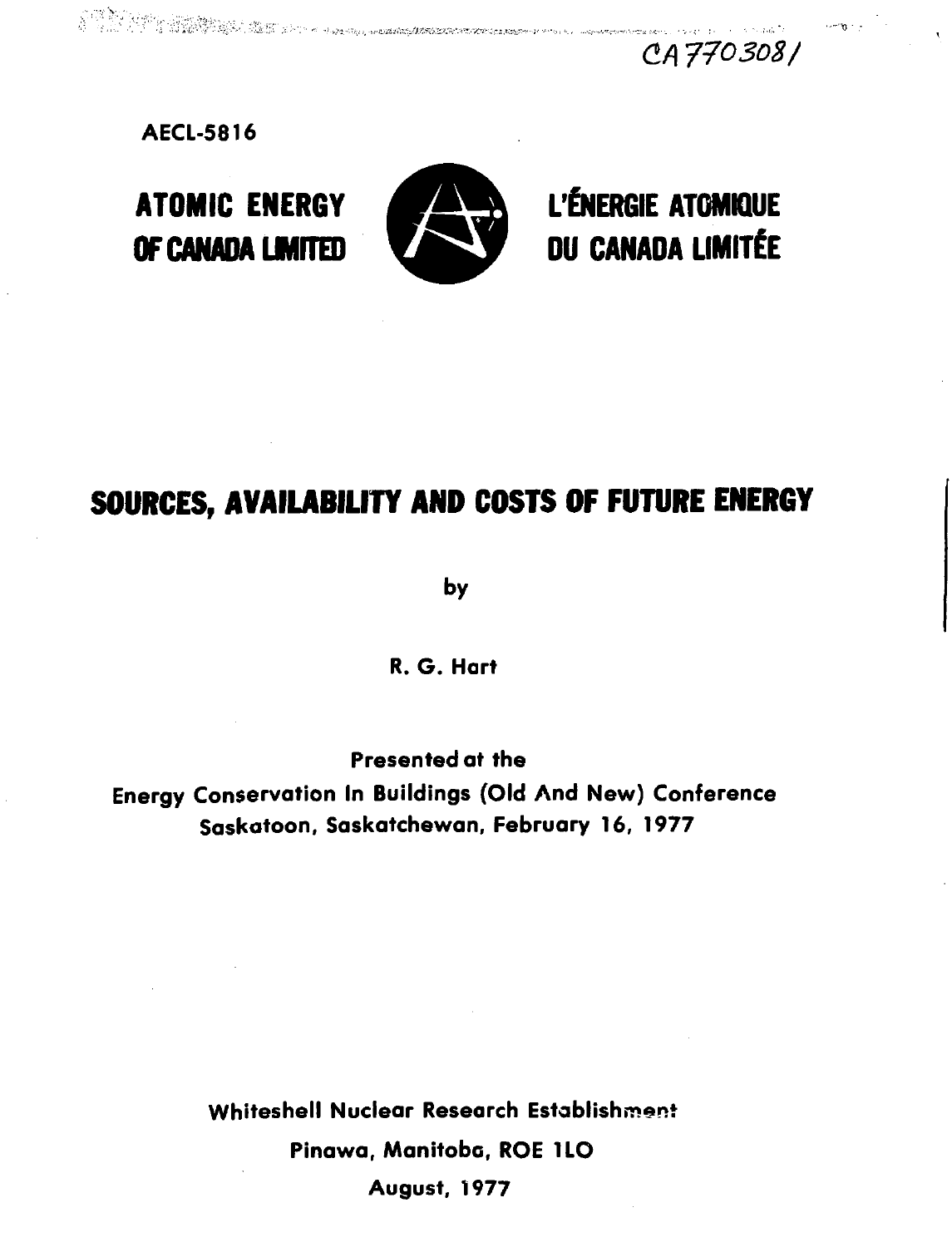# **ATOMIC ENERGY OF CANADA LIMITED**

# **SOURCES, AVAILABILITY AND COSTS OF FUTURE ENERGY**

 $\ddot{\phantom{a}}$ 

 $\chi^{\rm eff}$ 

 $\mathcal{L}$ 

**by**

# **R.G. Hart**

**Presented at the Energy Conservation In Buildings (Old And New) Conference Saskatoon, Saskatchewan, February 16, 1977**

> **Whlteshell Nuclear Research Establishment Pinawa, Manitoba, ROE 1LO August, 1977**

> > **AECL-5816**

 $\bar{u}$ 

۰.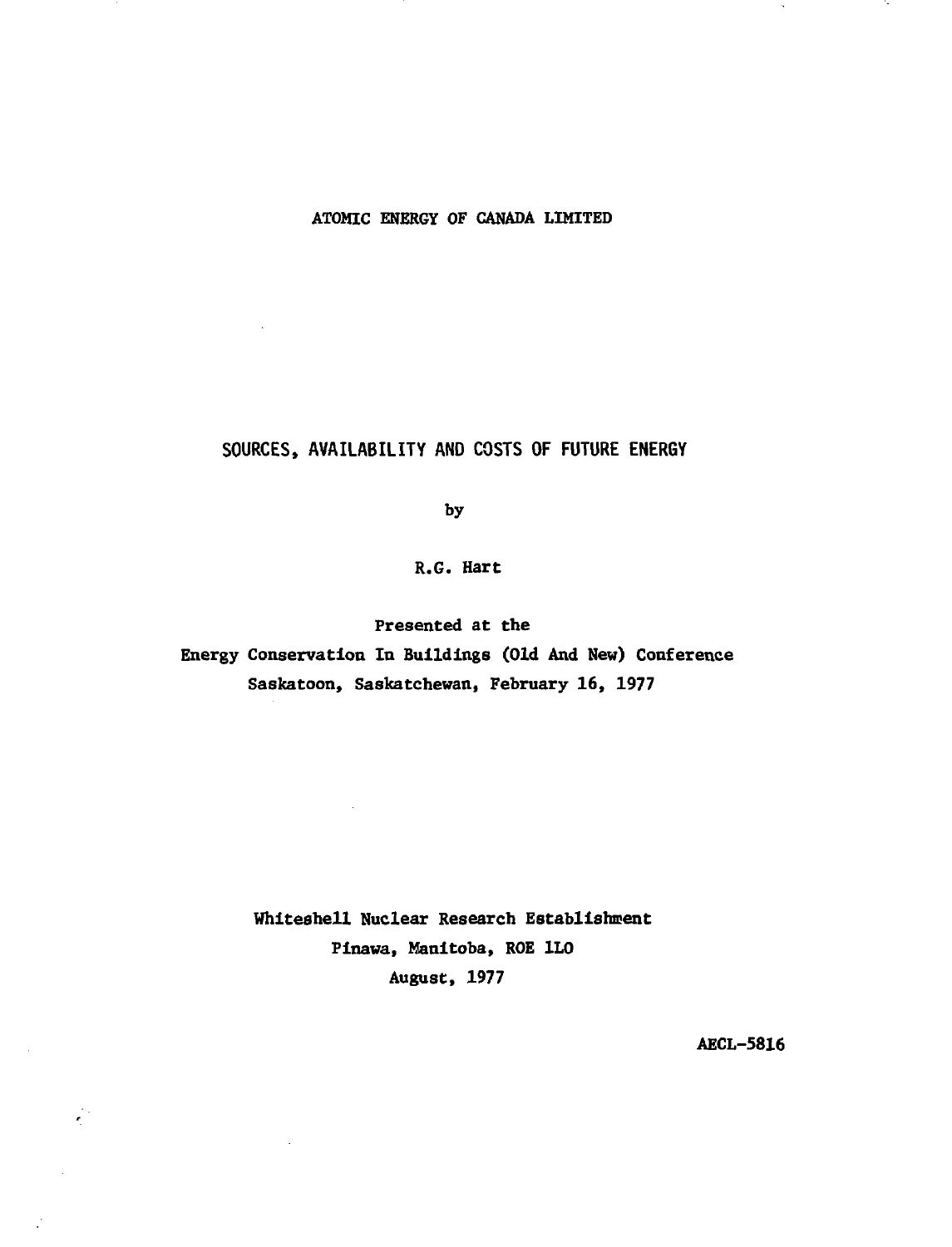#### **SOURCES, AVAILABILITY AND COSTS OF FUTURE ENERGY**

**by**

#### **R.6. Hart**

#### **Presented at the Energy Conservation In Buildings (Old and New) Conference Saskatoon, Saskatchewan, February 16, 1977**

#### **ABSTRACT**

**An attempt is made to put the future energy scene in perspective by quantitatively examining energy resources, energy utilization and energy costs. Available data on resources show that conventional oil and gas are in short supply and that alternative energy sources are going to have to replace oil and gas in the not too distant future. Cost/applications assessments indicate that a mix of energy sources are likely to best meet our energy needs of the future. Hydro, nuclear and coal are all practical alternatives for meeting electrical needs and electricity is a practical alternative for space heating. Coal appears to be the most practical alternative for meeting much of the industrial energy need and frontier oil or oil from the tar sands appear to be the most practical alternatives for meeting the transportation need. Solar energy shows promise of meeting some of the space heating load in Canada if economical energy storage systems can be developed. The general conclusion is that the basic energy problem is energy conversion.**

> **Atomic Energy of Canada Limited Whiteshell Nuclear Research Establishment Pinawa, Manitoba, ROE 1L0 August, 1977**

> > **AECL-5816**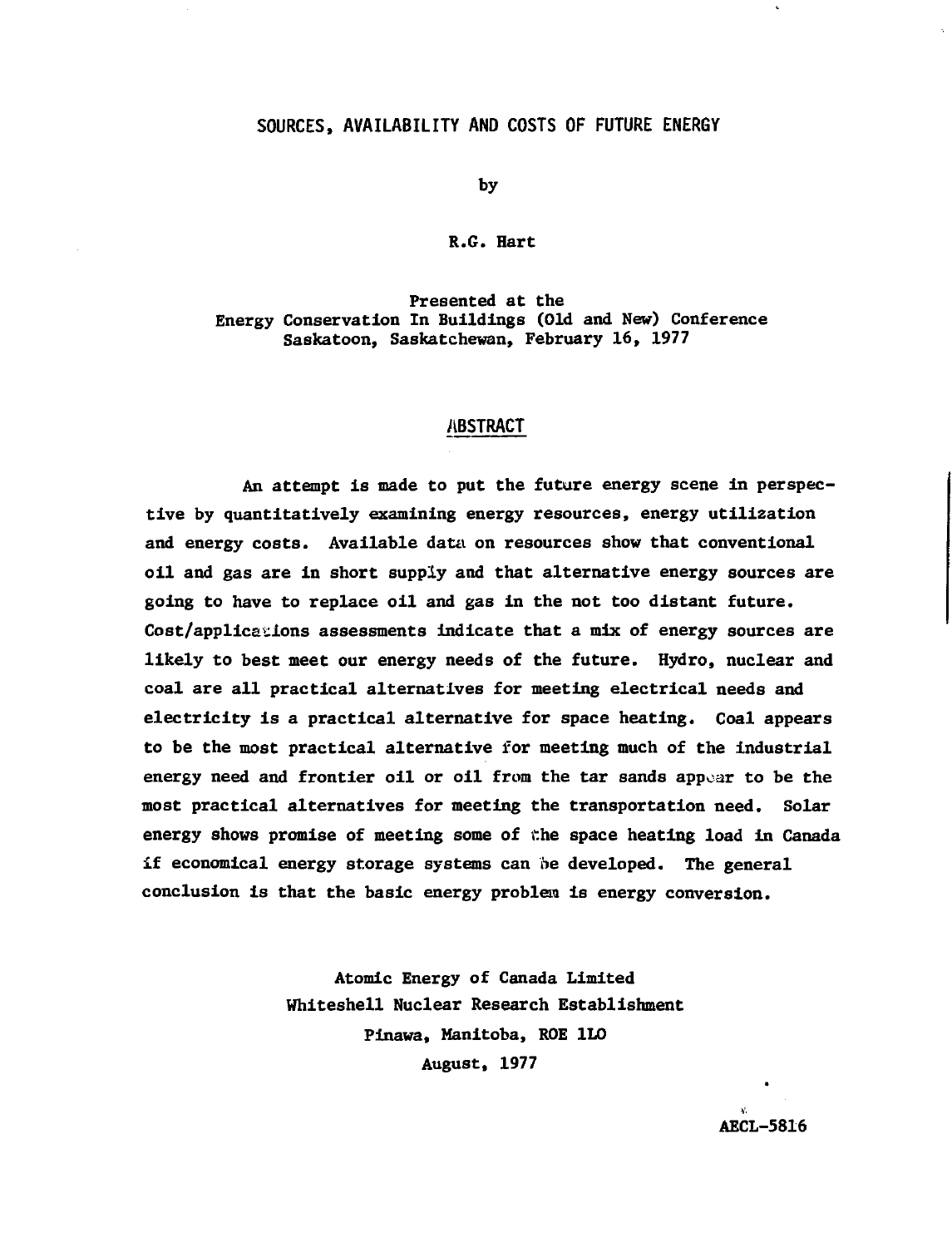#### **LES SOURCES, LA DISPONIBILITE ET LE COUT**

**DE L'ENERGIE FUTURE**

**par**

**R.6. Hart**

**Présenté à la Conférence sur la conservation de l'énergie dans les bâtiments (vieux et neufs). Saskatoon, Saskatchewan, 16 février 1977**

#### **RESUME**

**On a essayé de mettre le scénario futur de l'énergie dans sa propre perspective en faisant un examen quantitatif des ressources, de l'utilisation et du coût de l'énergie. Les données disponibles relatives aux ressources indiquent que le pétrole et le qaz classiques sont limités et que d'autres sources d'énergie devront remplacer le pétrole et le gaz dans un avenir assez proche. Une évaluation du coût et des applications révèle qu'une combinaison de sources d'énergie conviendra le mieux à nos besoins futurs en énergie. L'énergie hydraulique et nucléaire et le charbon sont des solutions pratiques pour la production d'électricité et l'électricité est un moyen pratique de chauffage de locaux. Il semble que le charbon est la solution la plus pratique de pourvoir à la plus grande partie des besoins en énergie de l'industrie et que le pétrole des régions non-développées ou des sables bitumineux est la solution pratique pour les besoins de transport. L'énergie solaire semble pouvoir apporter une contribution prometteuse au chauffage de locaux au Canada si un système de stockage de l'énergie peut être développé. La conclusion générale indique que le problème de base c'est la conversion de l'énergie.**

> **L'Energie Atomique du Canada, Limitée Etablissement de Recherches Nucléaires de Whiteshell Pinawa, Manitoba, ROE 1L0 Août 1977**

> > **AECL-5816**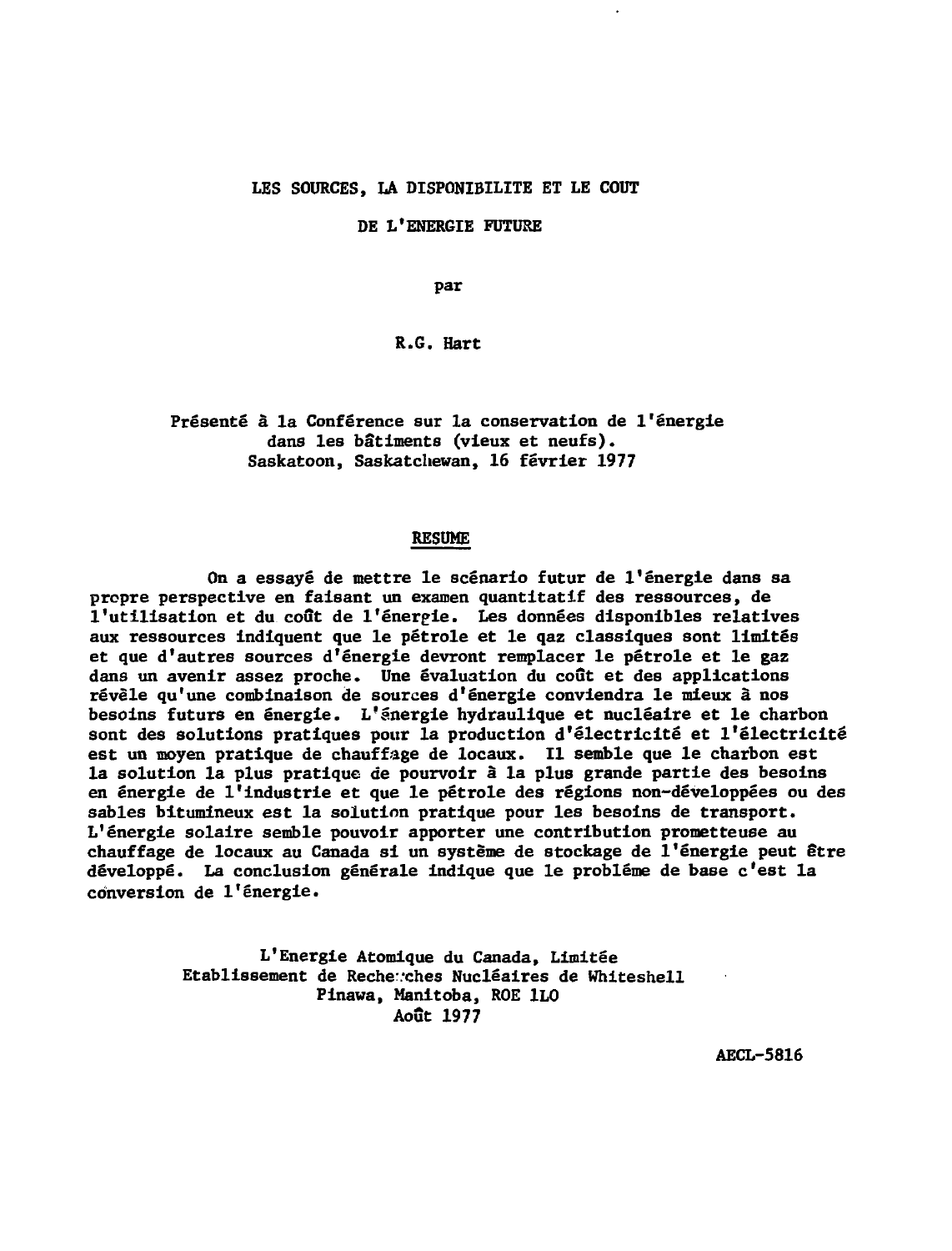# **CONTENTS**

|    |                                                                                                                                                    | Page                 |
|----|----------------------------------------------------------------------------------------------------------------------------------------------------|----------------------|
| 1. | INTRODUCTION                                                                                                                                       | 1                    |
| 2. | SOME TRUISMS OF ENERGY SUPPLY                                                                                                                      | $\overline{c}$       |
| 3. | <b>ENERGY RESOURCES</b>                                                                                                                            | 5                    |
| 4. | <b>ENERGY UTILIZATION</b>                                                                                                                          | 13                   |
| 5. | ALTERNATIVES FOR THE FUTURE                                                                                                                        | 14                   |
|    | 5.1 ELECTRICITY (15%)<br>5.2 SPACE HEATING (25%)<br>5.3 INDUSTRIAL ENERGY OTHER THAN ELECTRIC (30%)<br>5.4 TRANSPORTATION AND FARM EQUIPMENT (28%) | 14<br>18<br>24<br>25 |
| 6. | CONCLUSION                                                                                                                                         | 27                   |
| 7. | <b>REFERENCES</b>                                                                                                                                  | 28,29                |
|    |                                                                                                                                                    |                      |

 $\sim$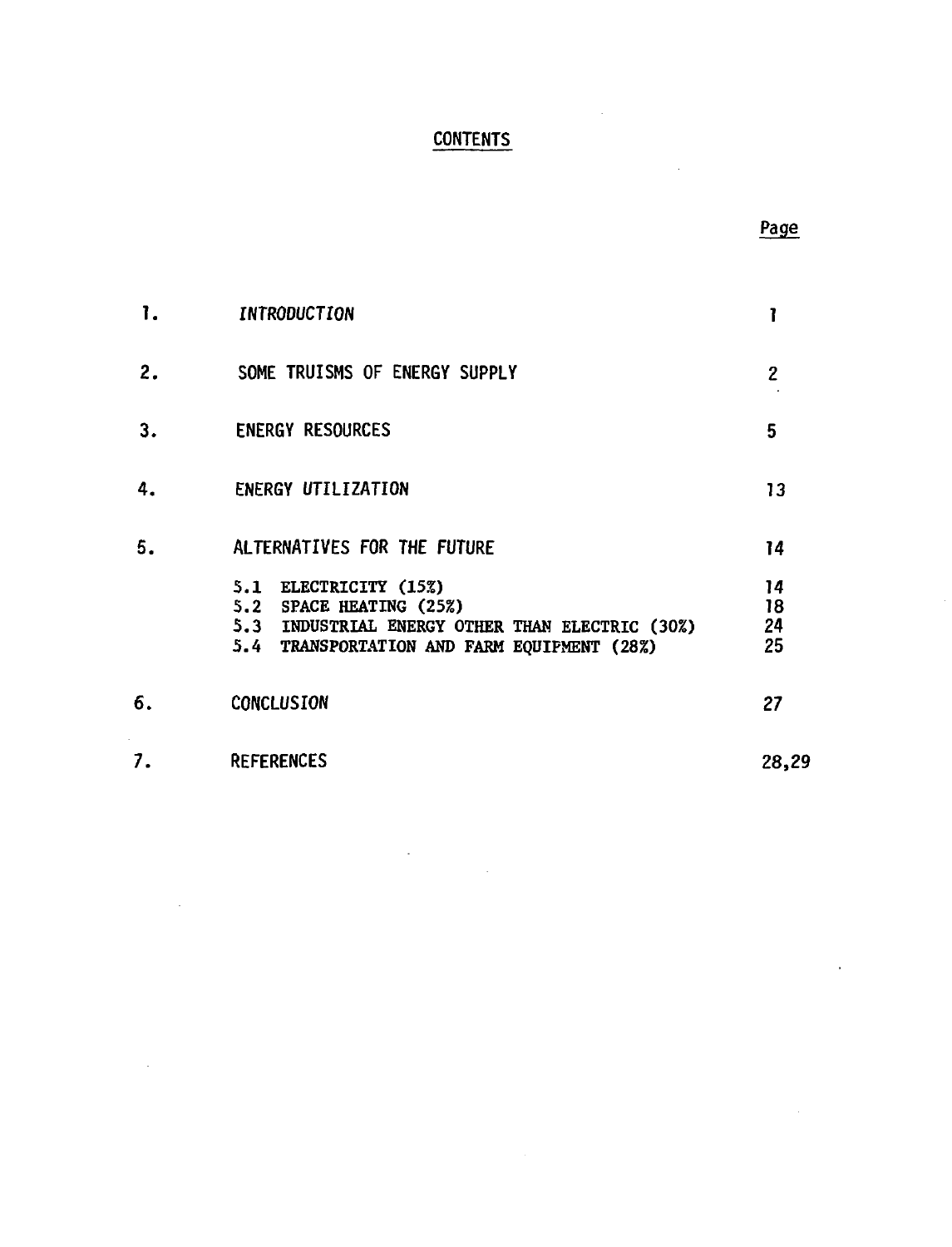## **1. INTRODUCTION**

First of all let me say that I am very pleased to have been asked to speak about the very important but also very complex subject of sources, availability and costs of future energy. Although our responsibility in AECL has been the development and application of nuclear energy, we have felt it essential to keep up-to-date on other energy alternatives so that we could put nuclear energy in its proper perspective. It is important that we advise where nuclear energy can best meet our future needs; it is also just as important that we advise where nuclear energy cannot meet our future energy needs. To do this intelligently, we have had to assess as pragmatically as we could other energy alternatives. It is the results of these studies that I want to share with you.

I shall divide this paper into four parts. In the first part, I want to talk about points that emerge very clearly through the details of a quantitative look at energy supply. I shall call these the truisms of energy supply. In the second part, I want to talk about energy resources and indicate which energy resources are likely to have an ephemeral existence and which are likely to be able to meet man's needs for a long time to come. In the third part, I want to talk about energy utilization because I have found that it is only through a study of the end use that one can get a clear picture of energy alternatives for the future. In the fourth part, I want to talk about costs. Many alternatives are technically feasible but the big question is: "Are they economically feasible?"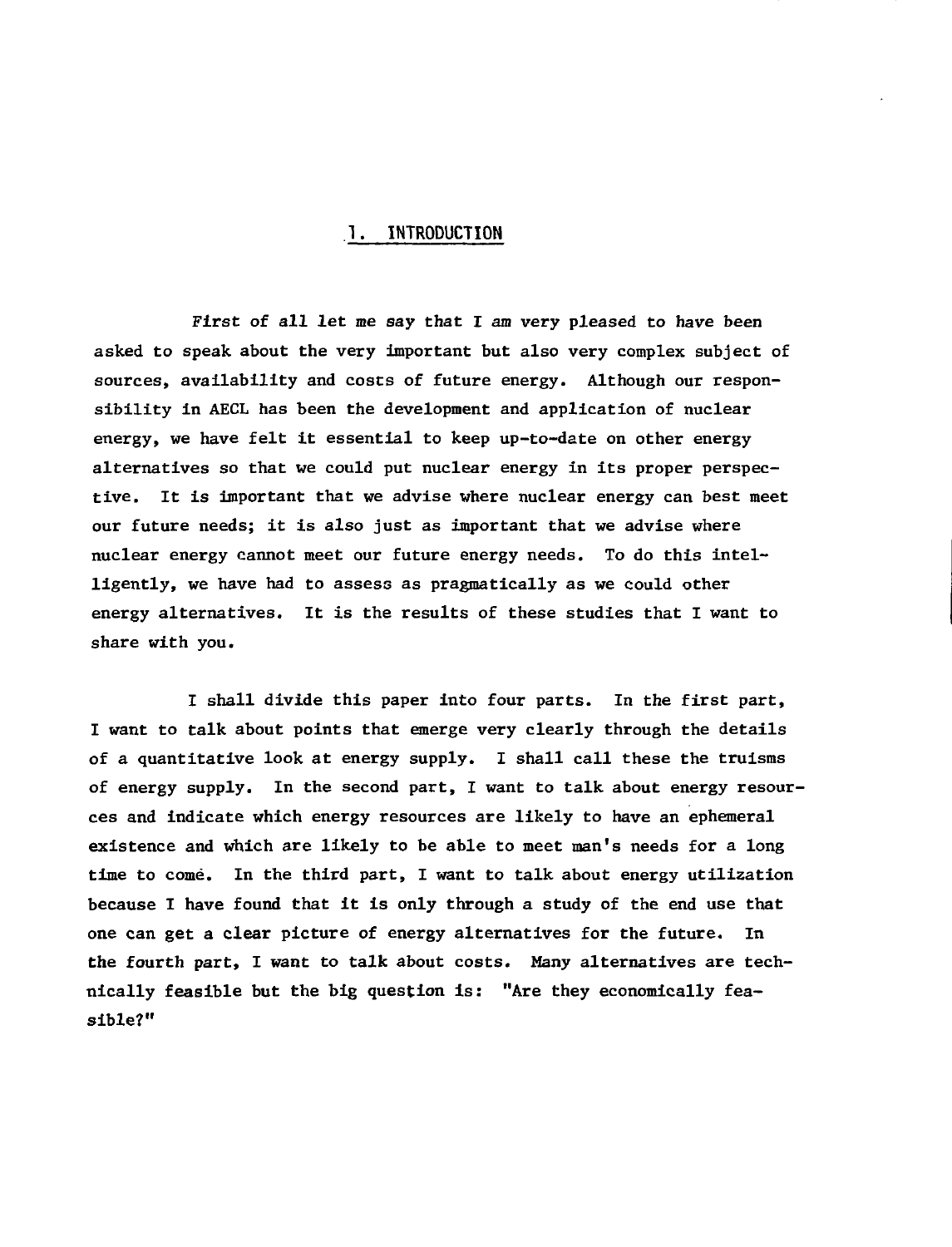# **2. SOME TRUISMS OF ENERGY SUPPLY**

**I have consolidated these truisms under six headings and I shall speak briefly about them in turn.**

**(1) The Energy Crisis Is Real**

**About four years ago, at this same University , I said that we didn't have an energy resource crisis but we did have an energy conversion crisis. One of my colleagues likes to refer to it as an energy prices crisis. No matter what name you choose, there is a crisis. The crisis results from an imminent decline in the availability of domestic oil and natural gas which supply about three-quarters of our total energy needs, and a steady increase in the price of imports. In the longer term, we face an inevitable depletion of the world's resources of oil and gas. We can use substitutes for oil and gas in many of their current applications and we can recover oil from the tar sands and bring in gas from the Arctic but these alternatives will take time to implement and some of them will be costly. Clearly, we are heading for a period when we will be increasingly dependent on foreign, oil with its increasingly deleterious effect on our balance of payments. Just as clearly, we need a plan for moving out of this situation as quickly and economically as possible.**

#### **(2) No One Source Of Energy Will Solve The Problem By Itself**

**It is disappointing to me that so many experts or so-called experts seem prepared to do a very superficial and qualitative review of the energy problem and then try to convince the decision makers that**

**— 2 —**

 $\star$ **University of Saskatchewan, Saskatoon, Saskatchewan**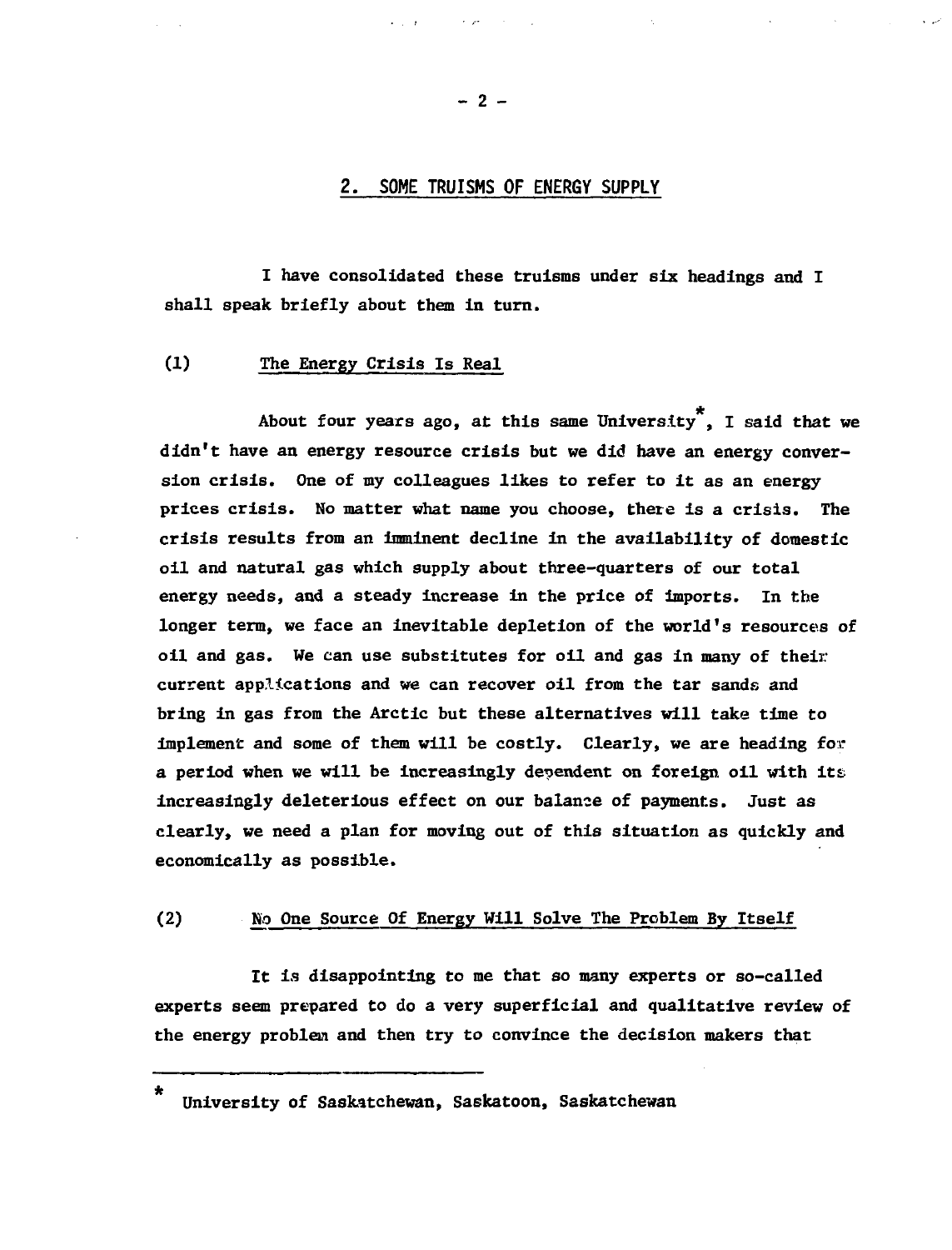their preferred technology will do it all. For example, for a while it was popular to claim that we didn't need coal, because nuclear energy would be sufficient. Then it became popular to claim that we didn't need nuclear energy, coal would be sufficient. Now the popular theme is that we don't need either coal or nuclear energy, solar energy and wind can do it all. Technically, some of these conclusions are in fact correct; however, for the next few hundred years, at least, they just don't make good economic sense. A reasonable look at the economics of the alternatives quickly reveals that the most economical and the most practical solution to the problem involves a mix of alternatives.

## (3) No Source Of Energy Is Completely Benign Or Risk-Free

Even a cursory safety analysis will explode the myth that any of the energy alternatives are completely benign or risk-free. Methods have been developed for assessing risks and analyzing environmental impact quantitatively but they are not yet widely used. As scientists and engineers, we should insist on a quantitative evaluation of the impact and the risks of all of the energy alternatives, and evaluate them on a comparable basis. We simply don't do this now.

(4) Energy Sources Other Than Those In Use Today Can Supply No More Than About 10 Percent Of Our Energy Needs In The Year 2000

New technologies require long induction periods before they start to make a significant impact. Thus, even if energy technologies such as coal gasification, geothermal energy, wind, tidal power, biomass, breeder reactors, solar energy or fusion were demonstrated today to be economically attractive, they could not be introduced at a rate sufficient to make a large contribution to our energy needs by the year 2000. Arnold Cohen, in a recent position paper on solar space hea-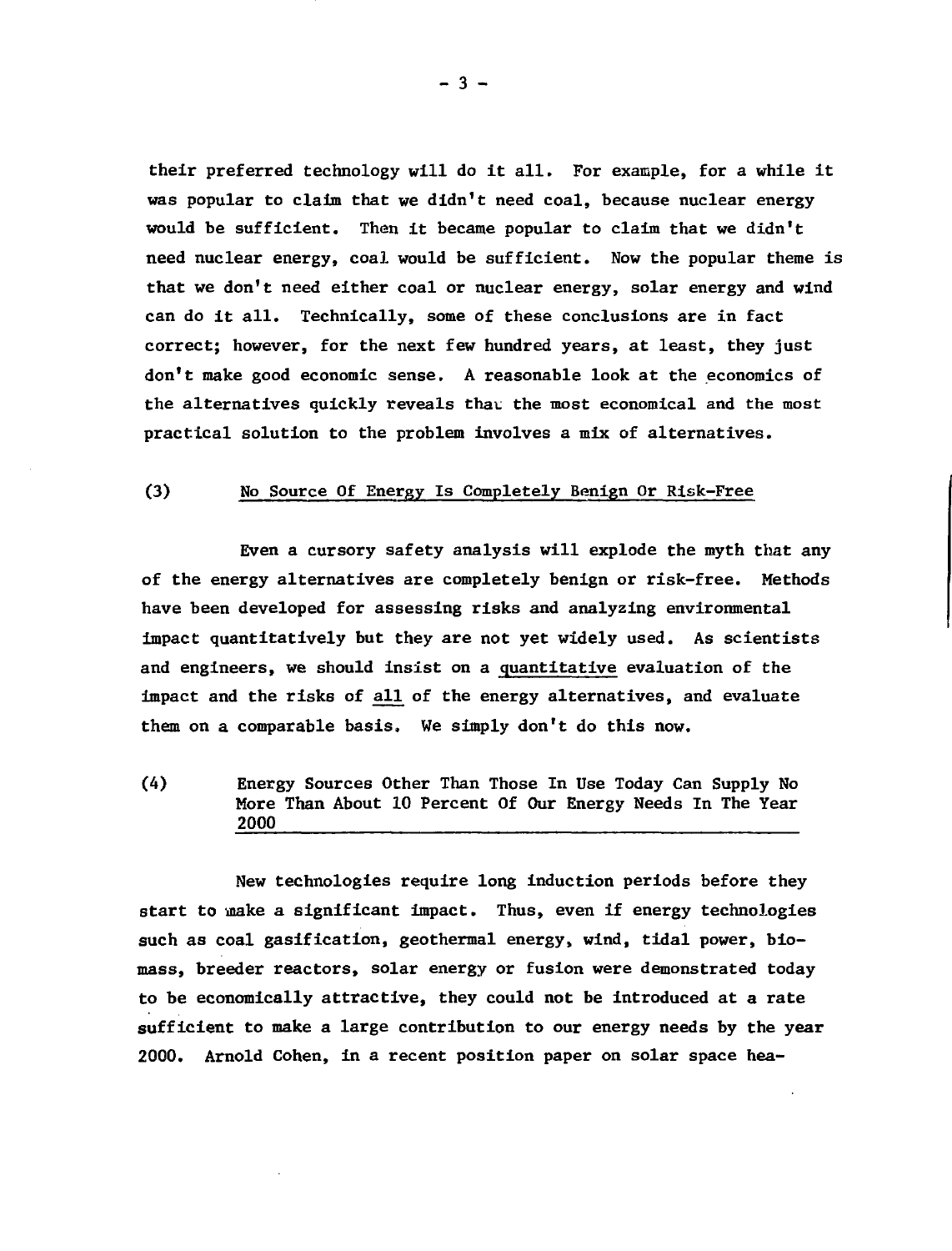ting<sup>(1)</sup>, estimates that, with an active effort, the solar heating industry in the United States could be expanded only at a rate sufficient to provide solar heating to 100 000 buildings a year in 1990 and 600 000 to 2 000 000 buildings a year by 2000. At this rate, only 1 percent to 3 percent of the total United States energy needs could be met by solar home heating by the year 2000. Thus, whether we like it or not, the only options we have for significant substitution before the year 2000 are those that are commercially proven today.

# (5) Conservation Can Make An Impact And It Should Be Exercised Wherever Feasible

We waste a lot of energy. This is a throwback to the period when energy, particularly that from oil and gas, was cheap. Clearly, we must eliminate this waste but conservation will not eliminate the need for more energy. Estimates made in both Canada and the United States indicate that conservation can, at best, only reduce the rate of energy growth by about 25 percent unless we wish to drastically change the way we live. No quantitative study that I am aware of indicates that we need to make a drastic change in the way we live. We do have energy resources that can maintain our current life style for many centuries to come; the problem will be one of substitution and conversion.

# (6) People Will Have To Pay A Higher Fraction Of Their Income For Energy In The Future Than They Have Had To Pay In The Past

None of the future energy technologies being considered today are as simple as drilling a hole in the ground and pumping out oil. Consequently, it is axiomatic that, even in constant dollars, energy costs will increase. I emphasize constant dollars because I don't think that in real terms, costs will increase as much as people think.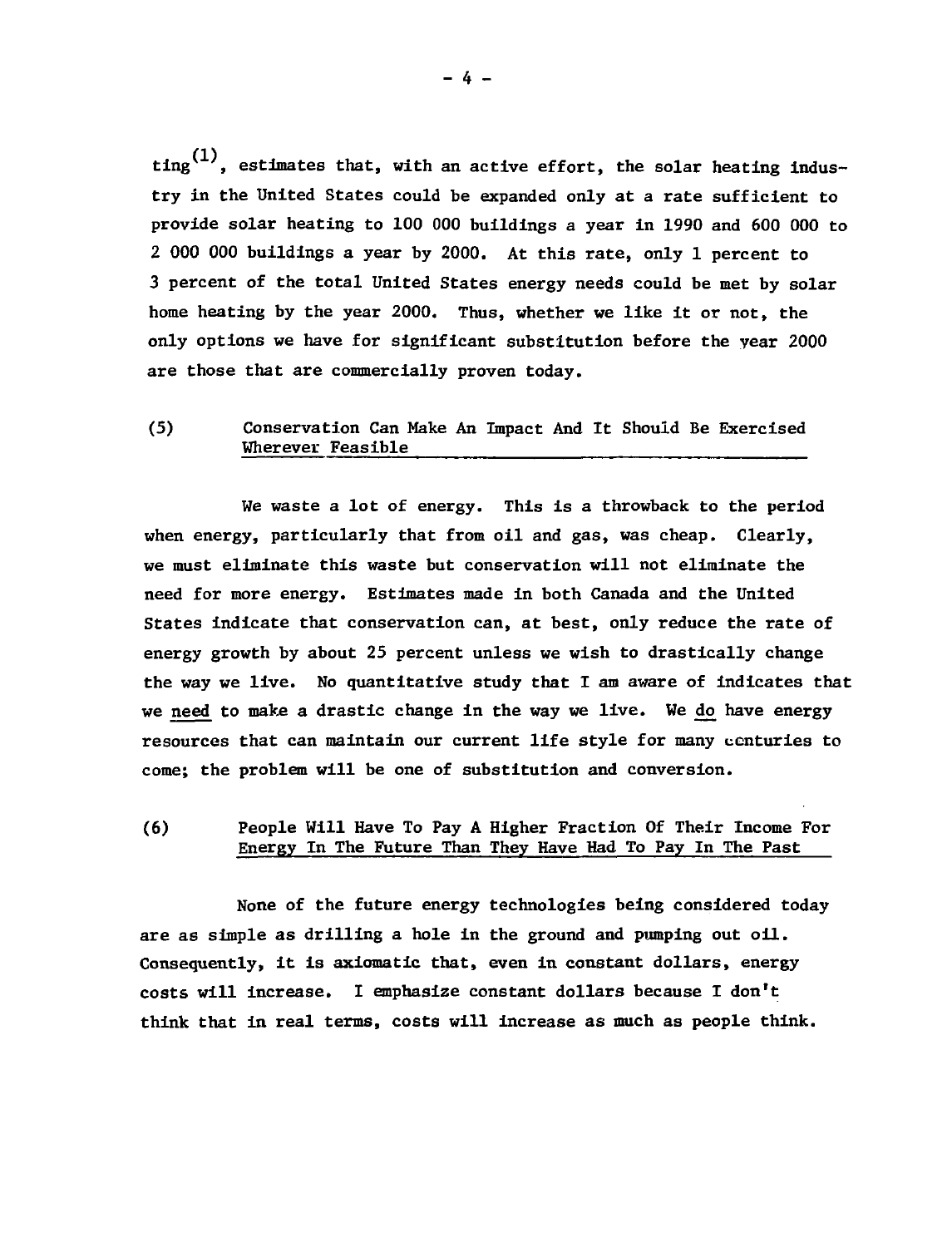Nevertheless, all viable alternatives involve large capital outlays and the cost of money will contribute more heavily to the cost of energy than it has in the past. These projects will undoubtedly provide extensive employment opportunities so it is extremely important that, whatever the future source of energy, we provide both the hardware and the technology ourselves.

#### **3. ENERGY RESOURCES**

For this discussion, I will primarily use the unit  $Q = 1.06$  $\mathrm{x10}^{18}$  kJ ( $\mathrm{10}^{18}$  Btu). To put the discussion in perspective, the world now uses about 0.2 Q of energy per year $^{(2)}$ . However, if all of the world's current population of four billion used the same amount of energy per capita as we do in Canada and the United States, the world would use about  $1.3$  Q per year. Even though birth control technology is now rather well developed, few estimators claim that the world's population will stabilize at less than ten billion and it is generally accepted that such a population could not live in peace and harmony without a significant levelling of the world's living standard. If we assume that it is levelled up to North American standards, which I think most of us would prefer, we are facing a world energy demand of at least 3 Q per year in the not too distant future. I say at least 3 Q per year because if current trends such as increased pollution control, increased recycle of materials, and increased need to use low-grade resources continue, the demand for energy will increase. In fact, the predictions I've seen seem to average about  $6$  Q, and some are as high as 10 Q.

Although it is not generally recognized, it is possible to make a reasonable inventory of the world's energy potential. For exam-

 $-5 -$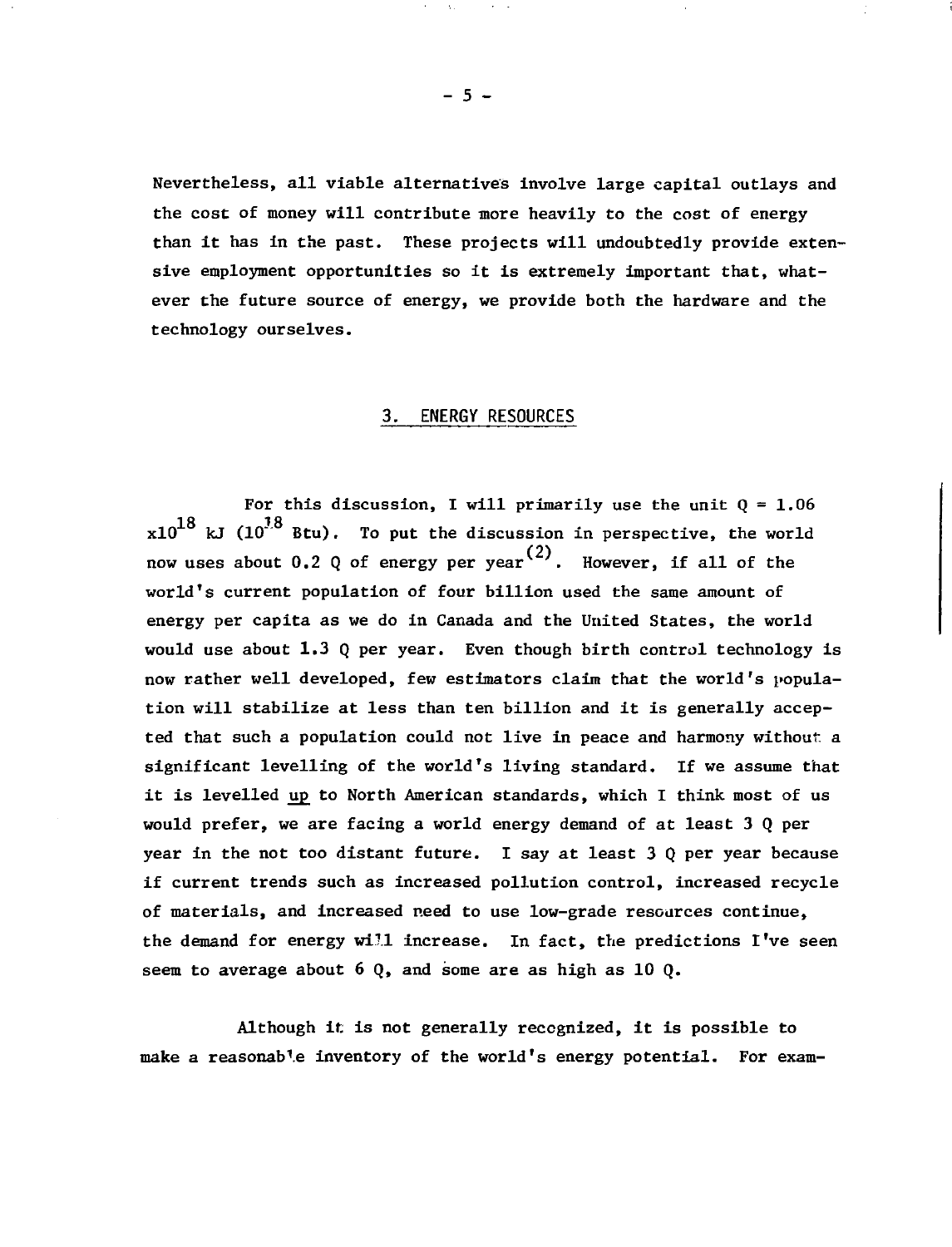**pie, one can use the reasonable hypothesis that all of the oxygen in the earth's atmosphere was generated <sup>v</sup>y photosynthesis and thus arrive at a reasonable estimate of the total amount of energy laid down in fossil deposits. Also one can use both cosmic abundance numbers or measurements of the thermal flux through the earth's crust to determine the** average crystal abundance of uranium and thorium. Mooradian<sup>(2)</sup> has used **numbers of this type to develop the overview of the world energy potential shown in Table 1.**

#### **TABLE 1**

# **Overview Of Total World Snergy Potential**

| Source          | Total Energy Available |  |
|-----------------|------------------------|--|
| <b>Fossil</b>   | 10 000 Q               |  |
| Nuclear Fission | $10^9$ $q^1$           |  |
| Nuclear Fusion  | $10^9$ $q^2$           |  |
| Solar           | 5230 Q per year $^3$   |  |
| Wind            | 9 Q per year           |  |
| Hydro           | ?                      |  |
| <b>Tidal</b>    | ?                      |  |
| Geothermal      | 2                      |  |
| Wood            | ?                      |  |

- **1 Based on total uranium and thorium within a mile of the earth's surface.**
- **2 Based on total lithium within a mile of the earth's surface.**
- **3 Based on total solar energy intercepted by the planet.**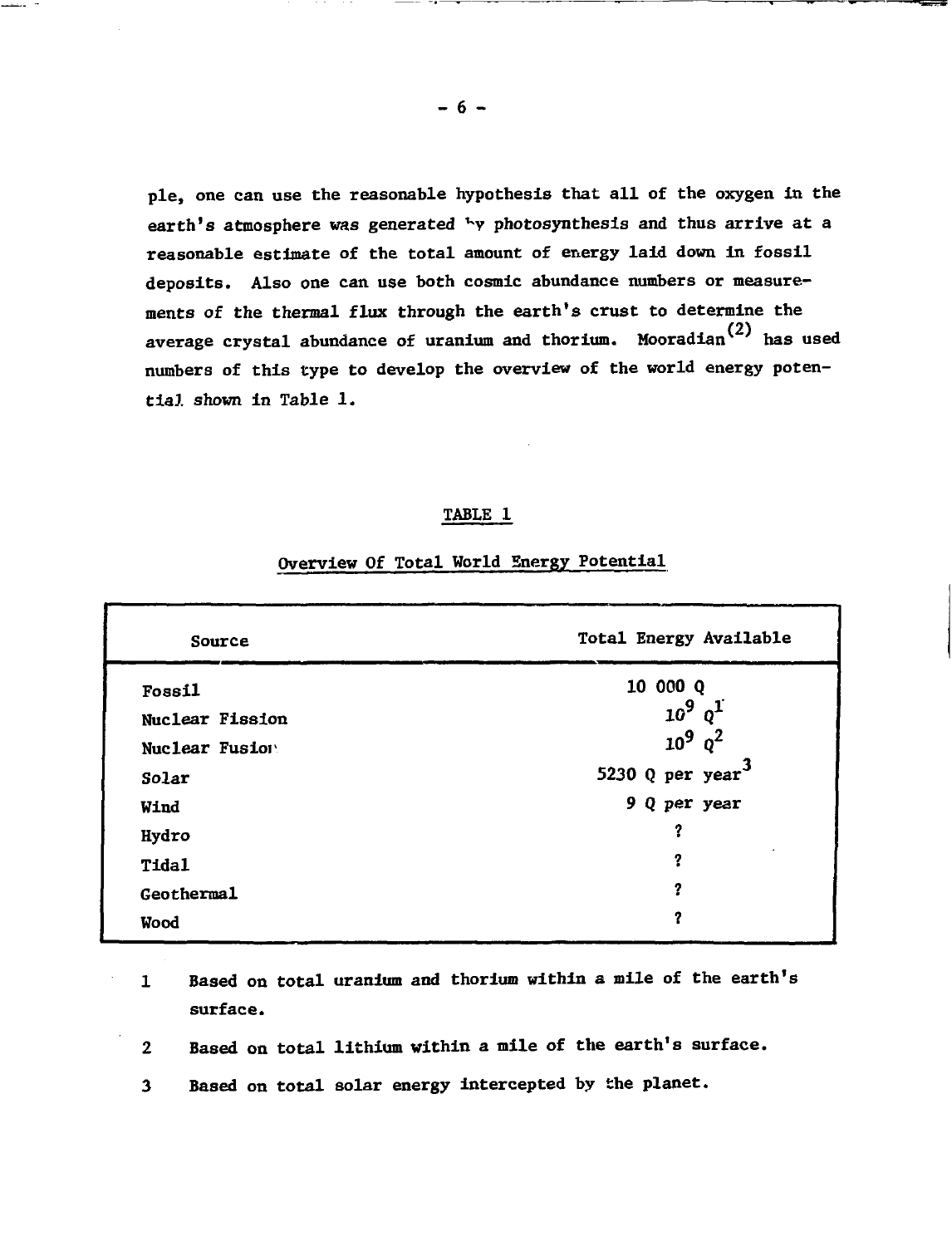**You can see that on this simple basis we have the potential of meeting the requirements of our 3 Q or 6 Q or 10 Q society using virtually any of these sources of energy for some time to come. However, now we come to the question of practicality. In dealing with this question, we must consider questions like - what fraction of the fossil and nuclear fuels exist in concentrations that can be recovered economically, how much of the earth's surface can be covered with solar receptors, how much of the wind energy exists at velocities which make recovery practical, how much of the water and tidal energy exists in areas where the topography permits exploitation, and so on. Some of these questions have, of course, been explored in much greater detail than others. For example, it is now generally considered that coal resources are practical only when they exist in seams over 36 cm thick at depths above 1.2**  $\mathrm{km}^{(2)}$ . Also, current economic analyses indicate that uranium and thorium **resources should be put in the practical category only when they exist in concentrations above 100**  $\mu$ **g/g within 2.4 km of the surface** $^{(2,3)}$ **. Clearly, these definitions will change as the costs of energy alternatives change but, as we will see later, they are not likely to change, at least in constant dollars, in the near to medium future. Definitions of this type have been used to develop the energy picture given in Table 2. This is normally defined as the energy resource picture.**

**You can now see that, if our estimate of resources is correct, coal and lignite could fuel our current 0.2 Q society for 950 years, but could fuel our 3 Q society for only 63 years. Oil and natural gas could fuel our 0.2 Q society for about 120 years, but could fuel our 3 Q society for only eight years. Hydro electricity could make a significant contribution to a 0.2 Q society but since the world's undeveloped resources are primarily in underdeveloped countries, we must assess its contribution against the 3 Q society and here it will make an important**

- 7 -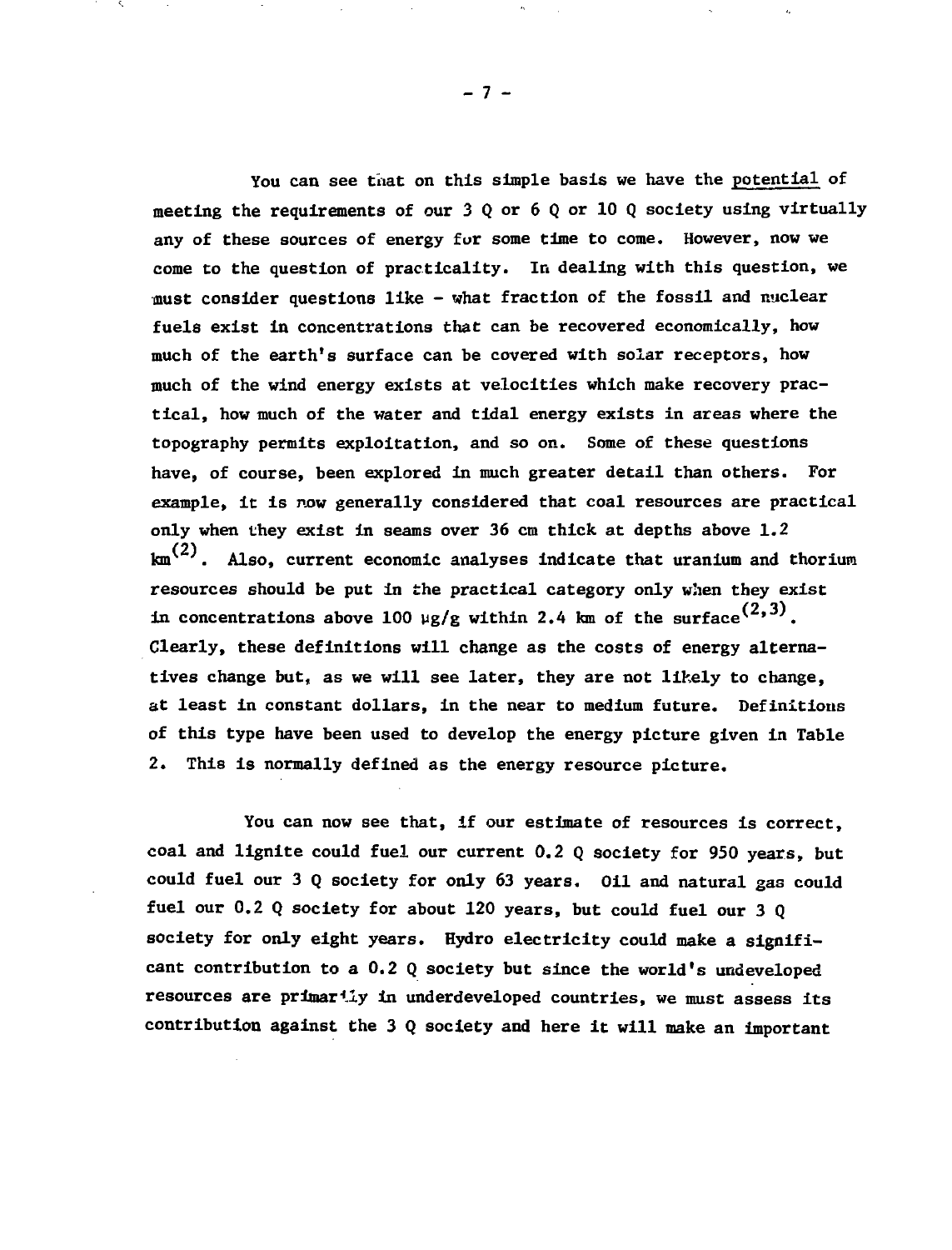| . | r<br>4 BZ<br>н. |  |
|---|-----------------|--|
|   |                 |  |

| Source                            | Energy Content                |
|-----------------------------------|-------------------------------|
| Coal and Lignite                  | 190<br>Q                      |
| Petroleum <sup>1</sup>            | 11<br>Q                       |
| Natural Gas <sup>1</sup>          | 10<br>Q                       |
| Tar Sands <sup>1</sup>            | 1.7 $Q$                       |
| Shale $011^1$                     | 1.1Q                          |
| Nuclear Fission <sup>2</sup>      | $10^6 - 10^8$ Q               |
| Nuclear Fusion                    | $10^6 - 10^8$<br>$\mathbf{o}$ |
| solar <sup>4</sup>                | 15<br>Q per year              |
| Wind                              | $0.03 - 0.6$ Q per year       |
| Hydro                             | $0.09$ Q per year             |
| Tida1                             | $0.002$ Q per year            |
| Geothermal (Natural) <sup>3</sup> | $0.002$ Q per year            |
| Wood                              |                               |

Practical World Energy Resource Picture

- 1 Based on distribution in known geologic formations and the assumption that similar distributions exist in similar geologic formations in the earth's crust.
- 2 Based on an analytical method developed by Johan Brinck and tested on other metals. Uses concentration distribution in known mining areas and the average concentration in the earth's crust. Assumes use of all the uranium and thorium in breeders. The lower number includes resources in large deposits only; the higher number includes small deposits.
- 3 Assumes that the amount of energy is limited by availabilty of lithium and that the same fraction is recoverable as for fission fuel.
- 4 Assumes that it is practical to use 1 percent of the land area.
- 5 Excludes the as yet unknown potential from pumping water into areas where hot dry rocks exist close to the surface.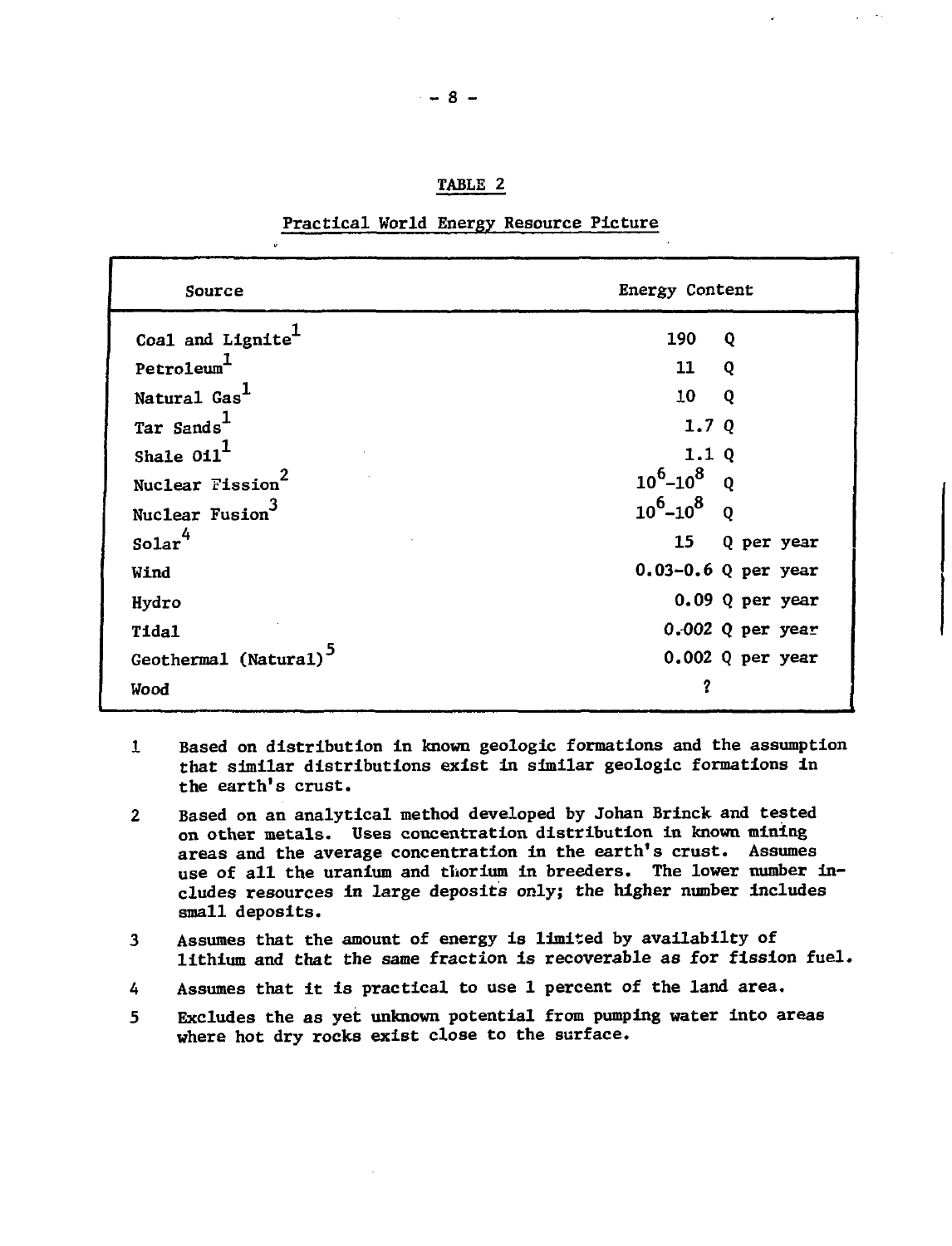contribution but will fall far short of the total need. Tidal and geothermal energy can make important contributions only in localized areas. Of the options listed then we must look to fission, fusion, solar energy or possibly wind to provide energy to the 3 Q, 6 Q or 10 Q society of the future. As we progress from the 0.2 Q society to the 3 Q society, coal will play a significant role but the days of our heavy dependence on oil and gas are limited. These fuels will, of course, play a vital role and have a major economic impact while they are still here.

I shall now introduce the concept of proven resources. For simplicity, I have included categories such as proven, inferred, assured, reasonably assured, prognosticated and so on into this category, so my numbers are not likely to be consistent with other numbers you may see listed as proven. However, for the sake of this paper this doesn't matter because the conclusions are the same. Consequently, I'm going to define proven resources as those which are reasonably well defined by drilling, sampling, and other similar methods. In Table 3 I have repeated some of the resource numbers listed in Table 2 and have added a column headed Reasonably Proven $^{(2)}$ .

#### TABLE 3

| Resource         | Energy Content (Q) | Reasonably Proven (Q) |
|------------------|--------------------|-----------------------|
| Coal and Lignite | 190                | 31                    |
| 011              | 11                 | 2.4                   |
| Natural Gas      | 10                 |                       |
| Nuclear Fission  | $10^6 - 10^8$      | 320 <sup>4</sup>      |
| Nuclear Fusion   | $10^6 - 10^8$      |                       |

#### Reasonably Proven World Energy Resources

Excludes communist countries as their reserves have not been  $\mathbf{1}$ reported.

 $-9 -$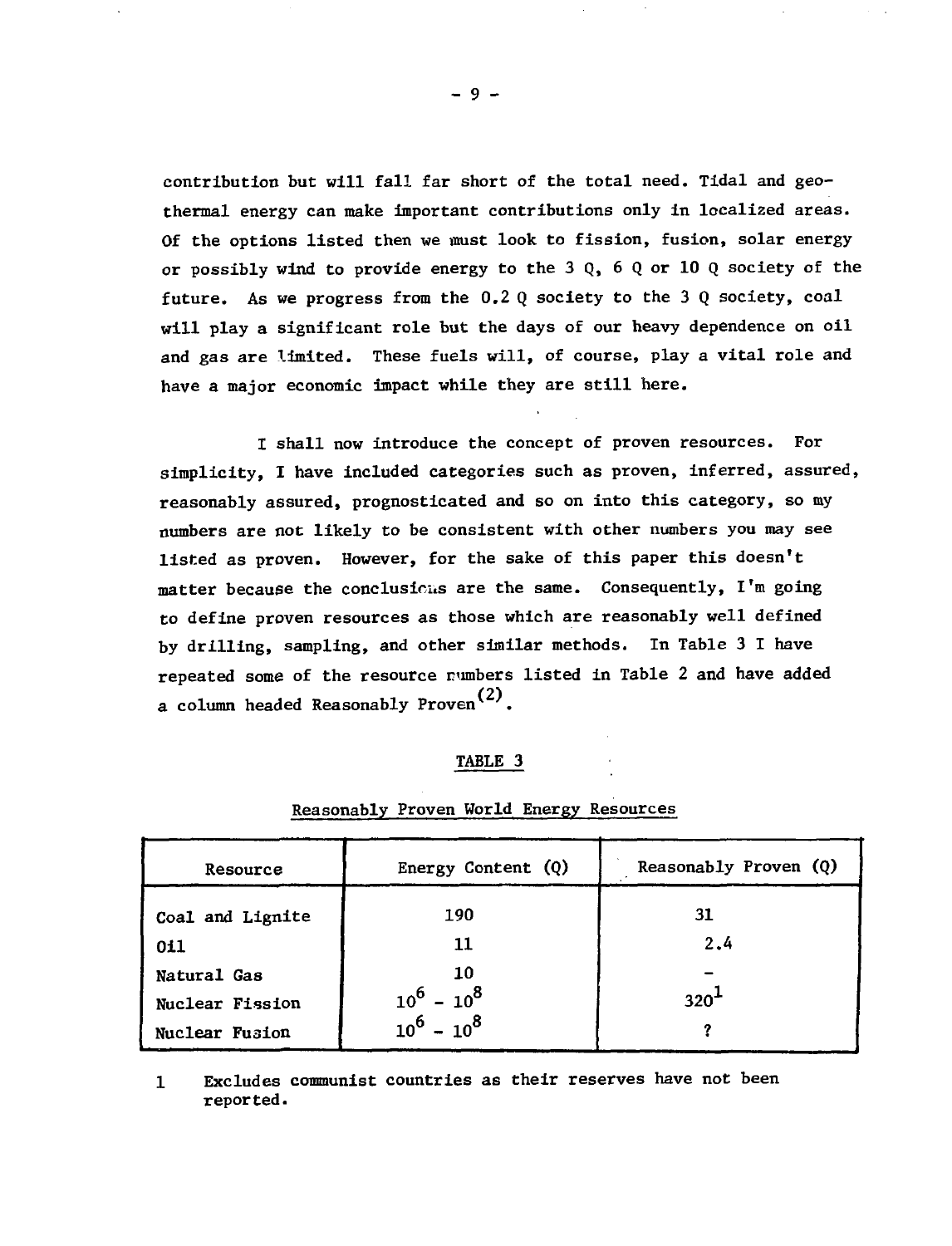**Only a very small fraction of the nuclear fuel resources are listed In the reasonably proven column. This is because until about a year ago the price of uranium was not high enough to encourage exploration. There is still no economic incentive to look for thorium or lithium. However, it should be repeated that the total resource is well defined** by thermal flux and cosmic abundance methods and it is only the distri**bution that is in doubt. Even at that, the energy available from the reasonably proven resource, assuming that it is all burned in thorium and uranium breeder cycles, is about 320 Q.**

**So far we have looked at the world resource picture. Energy is of course an international commodity and certainly over the long term it is the world picture that is likely to dominate. However, for consideration of costs and a national energy strategy, the national resource picture is also important so I will now look at it in the same way I considered the world picture. Table 4 gives the practical resource picture for Canada . To ] (4) picture for Canada . To put it in context, Canada now uses about 0.008 Q of energy per year.**

**You can see that the general picture for Canada tends to** parallel that for the yorld. Coal and lignite could fuel Canada's 0.008 **Q society for about 300 years but oil and gas from Western Canada could meet that requirement for only 10 to 20 years. Frontier oil and gas resources, if confirmed, could meet our requirements for 140 to 200 years and our tar sands and heavy oil deposits could add another 194. Again it boils down to a question of economics. Both hydro power and tidal power can play a greater role in Canada than they do on the world scene but the cost of further development in these areas in relation to other alternatives may be too high. Hy very rough estimate indicates that wood might have a significant role, if the economics are right, and work should be done to assess this possibility. In the long term,**

**- 10 -**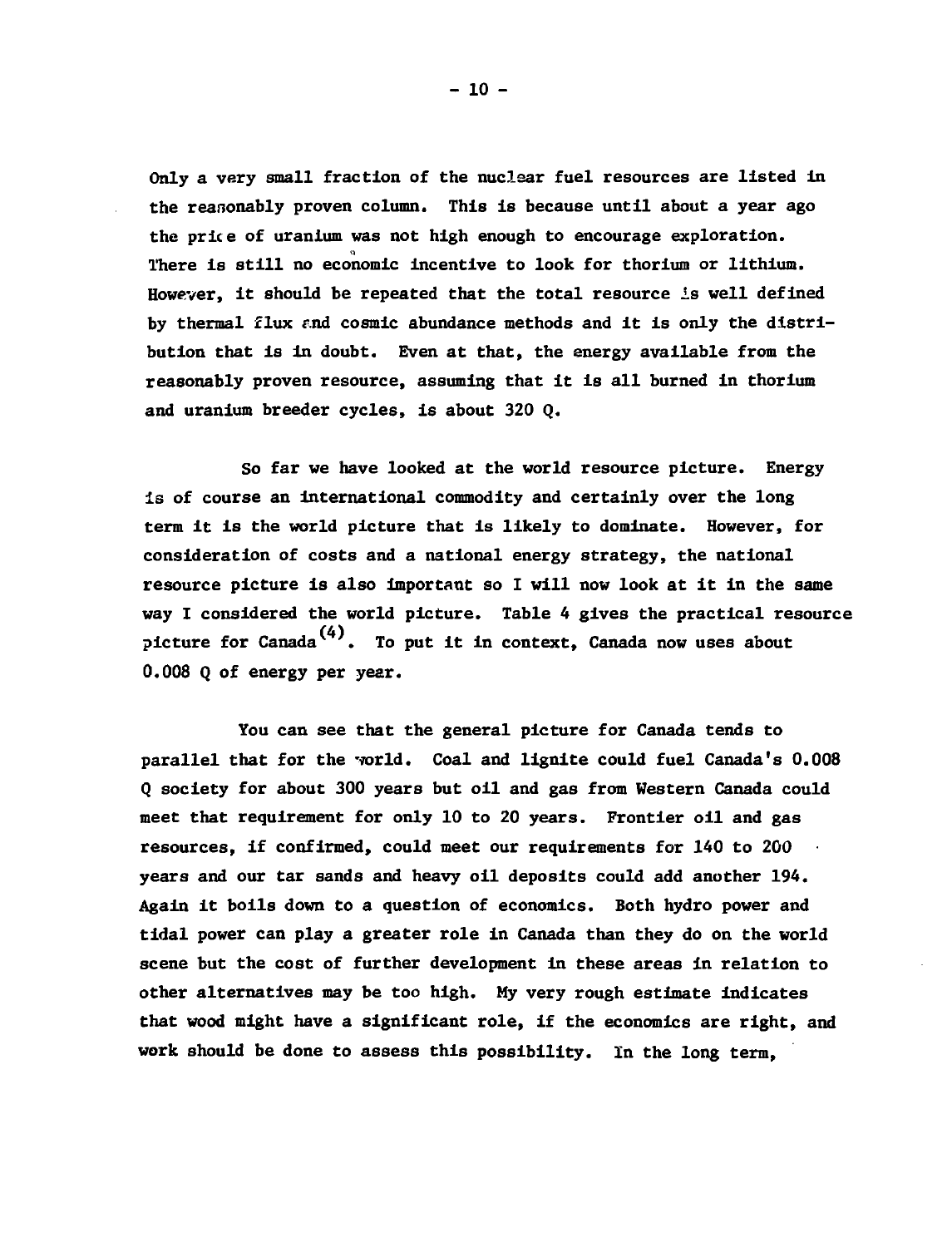| "ABL<br>. . |  |
|-------------|--|
|             |  |

| Source                       | <b>Energy Content</b> |            |
|------------------------------|-----------------------|------------|
| Coal and Lignite             | 2.4                   | Q          |
| Western Canada Oil           | $0.022 - 0.032$       | Q          |
| Arctic and NWT 011           | $0.14 - 0.30$         | Q          |
| East Coast 011               | $0.20 - 0.24$         | Q          |
| 011 Sands                    | 1.4                   | Q          |
| Alberta Heavy Oil            | 0.15                  | Q          |
| Western Canada Gas           | $0.057 - 0.131$       | Q          |
| Arctic and NWT Gas           | $0.45 - 0.63$         | Q          |
| East Coast Gas               | $0.33 - 0.43$         | Q          |
| Nuclear Fission <sup>1</sup> | $6x10^{4} - 6x10^{6}$ | Q          |
| Nuclear Fusion <sup>1</sup>  | $6x10^{4} - 6x10^{6}$ | Q          |
| Solar <sup>2</sup>           | 0.5                   | Q per year |
| $\mathtt{WInd}^\mathsf{L}$   | $0.002 - 0.04$        | Q per year |
| Hydro                        | 0.005                 | Q per year |
| $\texttt{Tidal}^3$           | 0.001                 | Q per year |
| Geothermal                   | ?                     |            |
| Wood <sup>4</sup>            | $\sim 0.01$           | Q per year |

#### **Practical Canadian Energy Resource Picture**

- **1 Assumes that since Canada has 6.7 percent of the world's land mass it also has 6.7 percent of she world's resources as listed in Table 2.**
- 2 Based on 1 percent of land **rass assuming solar insolation at the 49th parallel.**
- **3 Approximately half of the world's tidal power potential exists in the Bay of Fundy area.**
- **4 Rough estimate made in a later section.**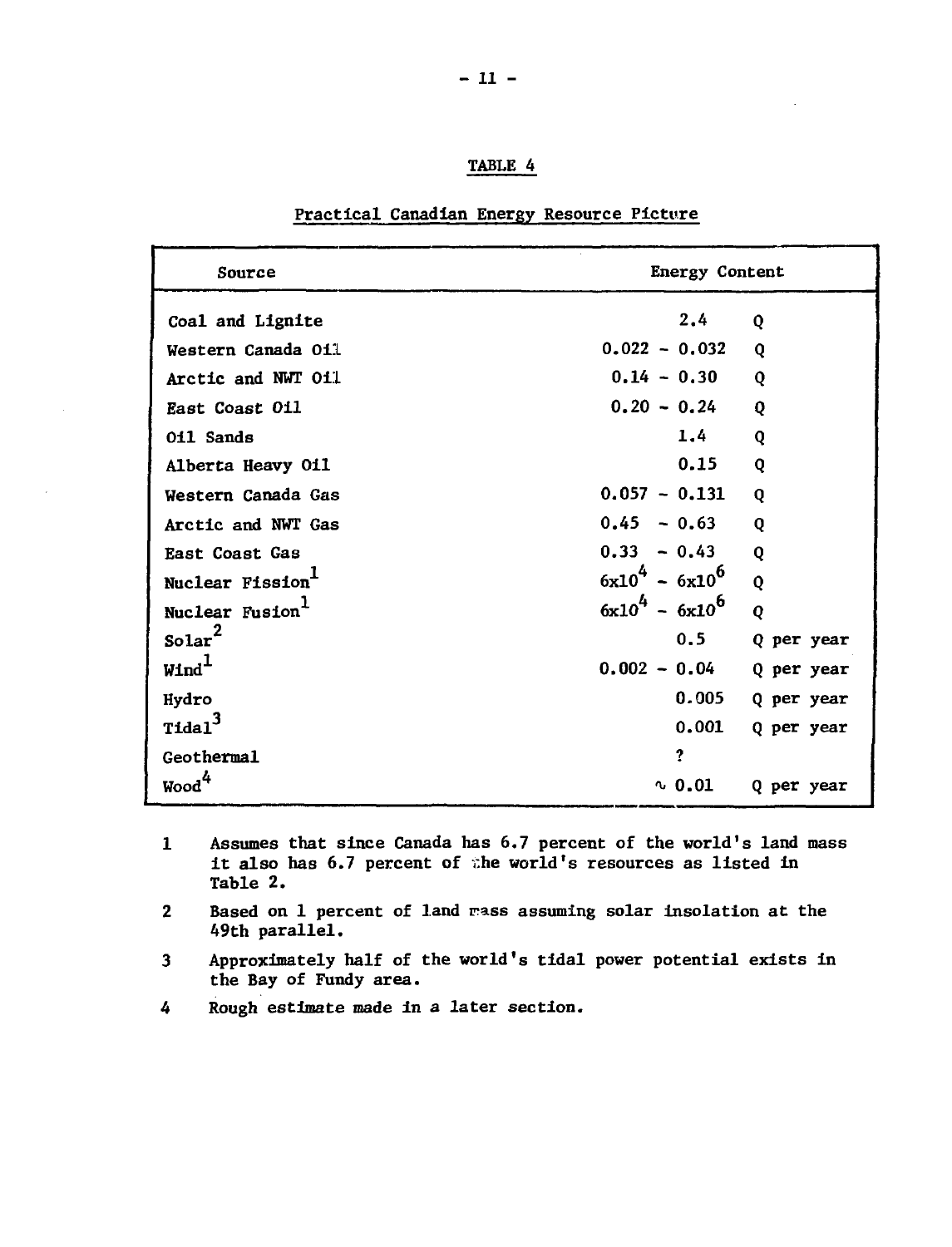**Canadians, like people in the rest of the world, will have to look to nuclear fission, nuclear fusion, solar energy or wind to meet most of their energy needs, with solar energy being somewhat more difficult here than in most other countries because of the lower solar insolation at** our latitudes. Table  $5^{(4)}$  gives figures for the Canadian scene in terms of proven resources in relation to the estimated resources.

#### **TABLE 5**

| Resource               | Energy Content $(Q)$ | Reasonably Proven (Q) |
|------------------------|----------------------|-----------------------|
| Coal and Lignite       | 2.4                  | 0.2                   |
| Total Conventional Oil | $0.4 - 0.6$          | 0.047                 |
| 011 Sands              | 1.4                  |                       |
| Alberta Heavy 011      | 0.15                 |                       |
| Total Conventional Gas | $0.8 - 1.2$          | 0.069                 |
| Nuclear Fission        | $6x10^4 - 6x10^6$    | 66                    |
| Nuclear Fusion         | $6x10^4 - 6x10^6$    | 66                    |

#### **Reasonably Proven Canadian Energy Resources**

**In this table, the nuclear fission energy value in the reasonably proven column assumes the use of all of the resource in a breeder fuel cycle. If used in this way, it could fuel the 0.008 Q requirement for 8250 years. If used in a conventional natural uranium fuel cycle, At could fi'^1 the 0.008 Q requirement for about 40 years. However again** it aust be remembered that the total quantity of nuclear fuel in the **earth's crust is accurately known; only its distribution needs to be determined by exploration.**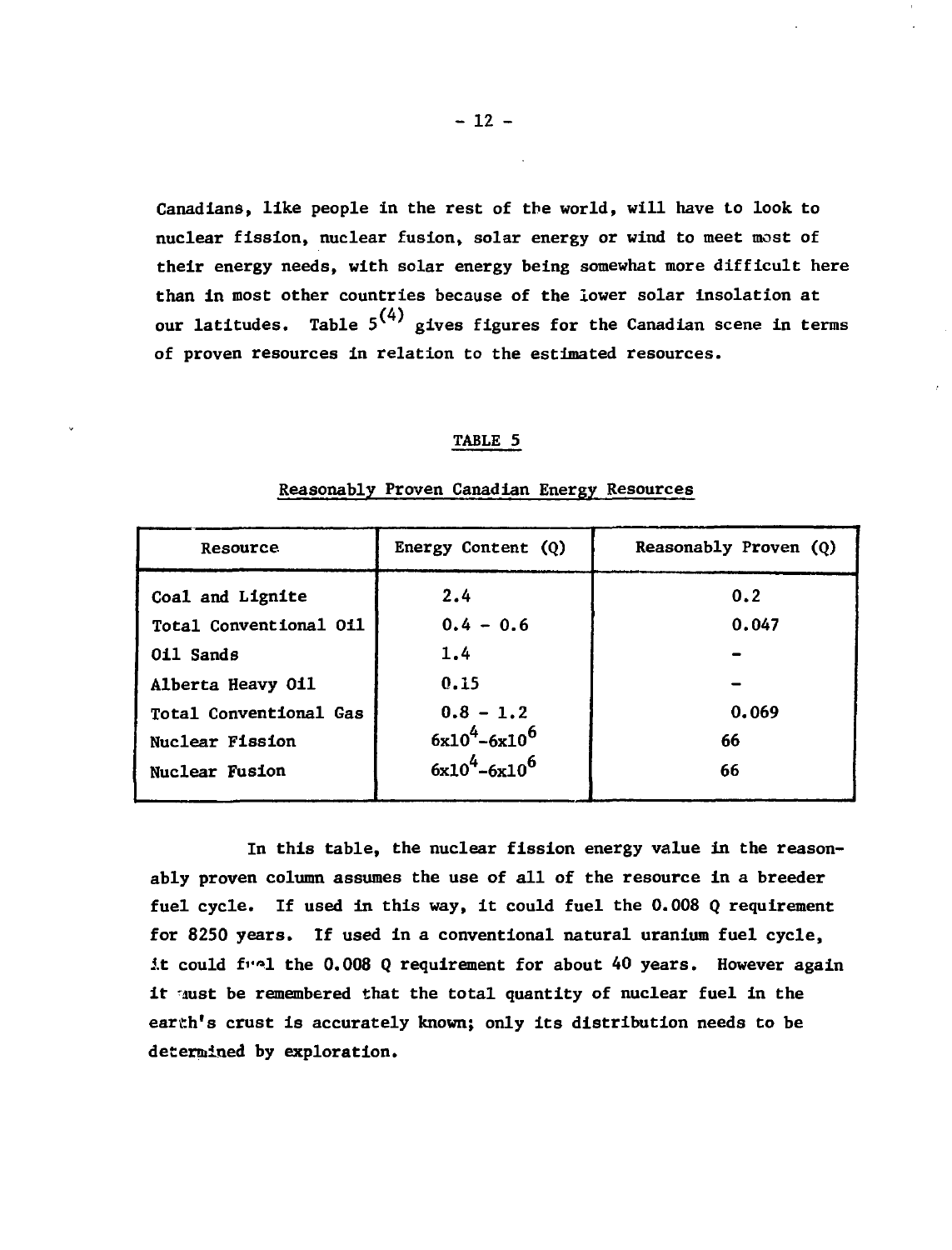**Summarizing the resource picture then we can say that on both the world scene and the Canadian scene oil and gas are in short supply and the days of cheap energy from them are drawing quickly to a close. Coal is more abundant and will assume increasing importance over the next few hundred years. However, for the very long term the world will have to depend on nuclear fission, nuclear fusion, solar energy and possibly wind for the bulk of its energy needs. In Canada, conventional oil and gas resources are likely to become depleted more quickly than they will on a world average basis and we will have to depend on frontier oil and gas and/or oil from the tar sands if we want to meet much of our future requirement for liquid fuel domestically.**

#### **4. ENERGY UTILIZATION**

ó

**In this part of my presentation, I want to review the distribution of energy use in Canada today. As I indicated earlier, it is only through a consideration of end use that we can get a clear picture of the real alternatives for the future.**

**The distribution of energy use in Canada today is approximately** as shown in Table  $6^{(5)}$ . I don't anticipate that this mix will change very **much in the future except as a result of the substitutions I'll deal with later.**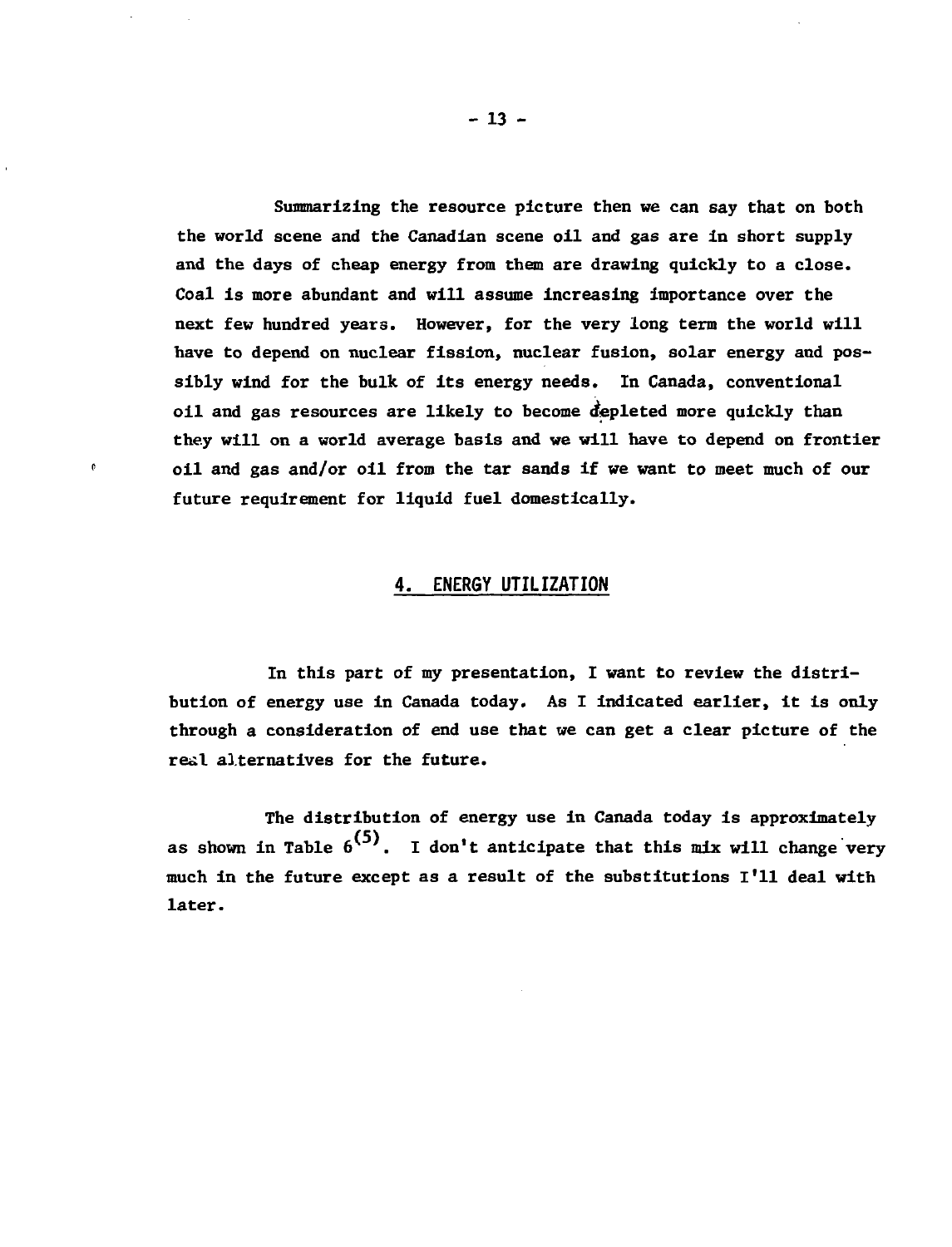# **TABLE 6**

# **Distribution Of Energy Use In Canada Today (%)**

| Electricity                      | 15             |
|----------------------------------|----------------|
| Space Heating                    | 25             |
| Industrial (Other Than Electric) | 30             |
| Transportation                   | 24             |
| Farm Equipment                   |                |
| Other                            | $\overline{2}$ |
|                                  |                |

# **5. ALTERNATIVES FOR THE FUTURE**

#### **5.1 ELECTRICITY (15%)**

 $\ddot{\phantom{1}}$ 

**This is the only sector of our energy requirement not now dependent on oil or gas. Currently, the bulk of our electricity is produced by hydro power with coal and nuclear energy coming increasingly into the picture as economically feasible hydro sites become scarce. Future electricity supply in the country probably will depend primarily on coal or nuclear energy. The choice between them will likely be dictated primarily by economics and the economics will depend primarily on proximity to coal deposits. In Ontario through 1975, the Pickering A nuclear station produced energy at 7.03 mills/kW.h while the Lambton coal-fired station produced energy at 13.26 mills/kW.h(b). Both stations are designed to produce 2000 MW(e) and both were completed at approximately the same time. The effects of inflation and higher interest rates on nuclear power costs can be seen by comparing the Pickering A**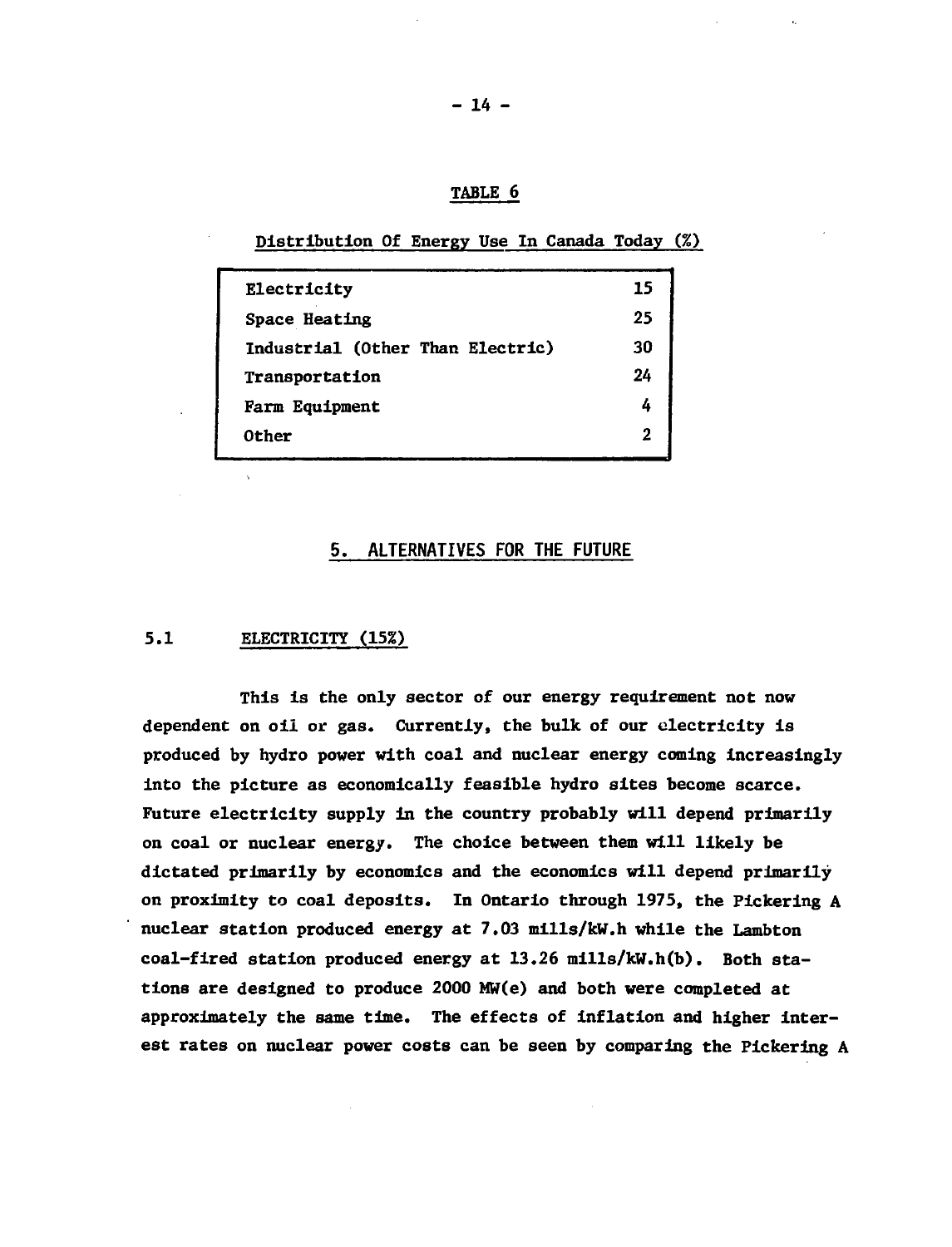**costs with those for Bruce A which is going into service now and is expected to produce energy at about 11 mills/kW.h, and Pickering B which will go into service over the period 1981 to 1983 and is expected to produce energy at a cost of about 18.5 mills/kW.h. Nevertheless, Ontario Hydro predicted in its submission to the Porter Commission this year that coal-fired generation will remain about 1.4 times as costly as** nuclear generation on its system for the predictable future<sup>(7)</sup>. Bv **contrast, recent cost estimates for coal-fired stations in Alberta indicate that those stations, if built over the same period as Pickering B, would produce energy at a cost of about 19 mills/ kW.h, approximately the same as Pickering B. The difference in the costs of coal-fired generation in the two locations is due almost entirely to the cost of transporting coal. As I mentioned earlier, hydro sites which can be developed economically are becoming scarce, so they cannot be expected to meet a major portion of the incremental demand for electricity. However, to put hydro power into perspective it is generally accepted that, roughly speaking, hydro power will break even with nuclear power if the electricity from the hydro plant is transmitted 800 to 960 km further than that from the nuclear plant.**

**No other technology is likely to make a major impact on electrical supply for the foreseeable future.**

**Recent estimates made at our laboratory using the most reliable information we could obtain indicated that the costs of a solar** thermo-electric generating station must come down by at least a factor **of five before it can produce energy at a cost competitive with nuclear power or coal. A plant near Toronto would require a land area of at least 130 km<sup>2</sup> for each 1000 MW of electricity produced and would require an as yet non-existent energy storage system to make it practical. At an Energy Conversion Engineering Conference in Nevada, September, 1976,**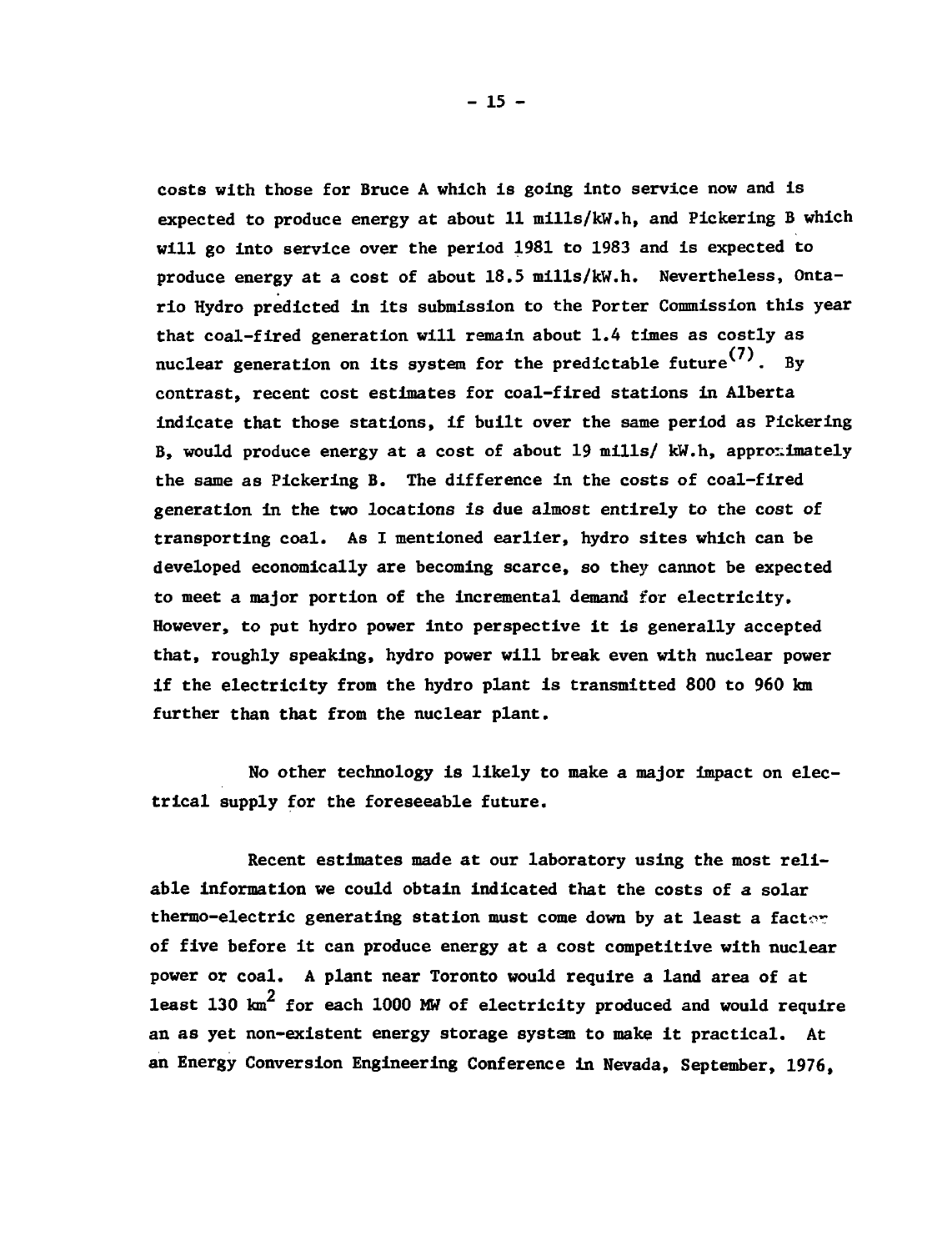Solomon Zwerdling  $(8)$ , in an address summarizing the state of the art on solar thermal electrics, stated that the cost reduction required was at least a factor of four and noted the same limitation. Solar photovcl taic energy is even more costly and recent estimates<sup>(9)</sup> indicate that cost reductions of 50 to 100 are required to make this technology competitive.

Wind energy is plentiful but our studies indicate that it is not likely r.o be practical for large-scale electrical generation. At an average wind speed of nineteen kilometres per hour, and there are few places in Canada that have average wind speeds that high, one would require 40 000 windmills, 30 m in diameter, for each 1000 MW of electricity required. Appropriately spaced, so they would not steal wind from one another, they would require an area of about 33 670  $\text{km}^2$  (13 000 square miles). Estimates, based on the actual cost of windmills built in Denmark in 1957 with allowances for inflation, indicate a capital cost of about \$5000/kW(e) (output, not rated)<sup>(9)</sup>. Under these conditions, power costs would be in the range of 70 to 100 mills/kW.h exclutions, power costs would be in the range of  $(9)$  to 100 mills/kw.h exclusively contributed be in the range of  $(9)$ Hydro estimated an energy cost of 90 to 100 mills/kW.h for conditions somewhat more optimistic than those we chose  $(10)$ .

Wood is a renewable fuel and some preliminary studies have been made on the use of wood to produce electricity. Szego and Kemp of Intertechnology Corporation have calculated that a 1000 MW(e) plant would require an energy forest of about 2600  $\tan^2$  in the Southern United States<sup>(11)</sup>. We have done a similar calculation for growth rates appropriate to the area around North Bay, Ontario, and have arrived at an .<br>area of about 21 000 km<sup>2</sup>. Up until now I have been unable to find any information on the cost of harvesting the wood, consequently I have been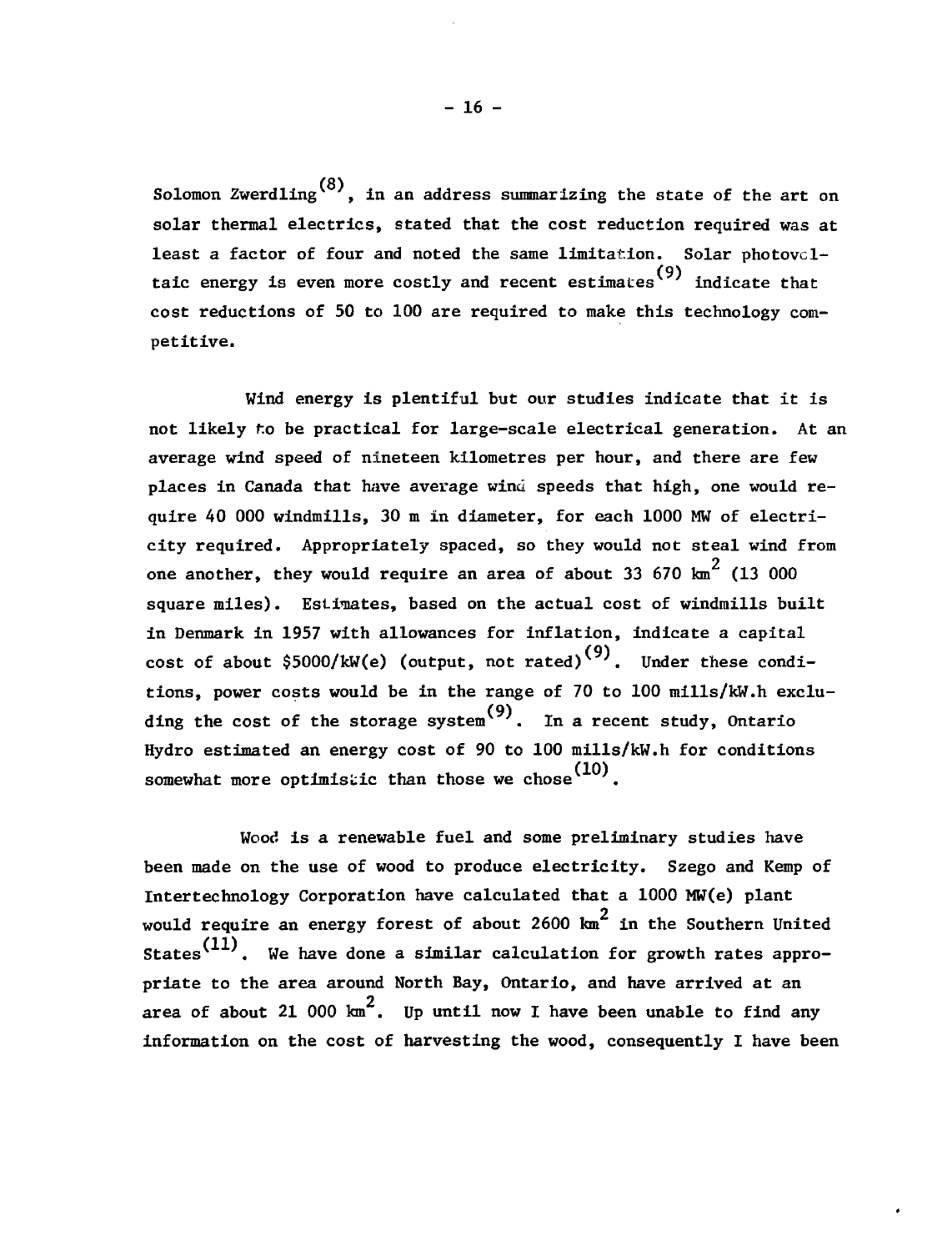unable to arrive at an estimate that I can quote with confidence on the potential cost of energy. The pertinent information should be available from pulp and lumber companies and should be collected. However, the areas are so large that, at first glance, the concept does not seem practical for large-scale electricity production.

I have also made some very preliminary calculations on the extent of Canada's wood resources, If we assume that the energy yield and growth rates for the North Bay area represent the average yield for the forested areas of Canada, we find that Canada's forests will produce roughly 0.8 Q or on a renewable basis about 0.01 Q per year. This is a large resource but much more information on costs, the value of the wood for alternative purposes, and ecological effects is required before we can assess its applicability. As we all should recognize, it has application in isolated areas but intuitively I believe that the problems mentioned above will limit its application to these areas.

Tidal and geothermal generation of electricity are practical and will almost certainly be economical in some locations but the areas of application will be limited, and these technologies probably will not play a very significant role in the overall picture. Consequently, I have not attempted to obtain any detailed information on them.

Table 7 summarizes the costs of the various alternatives for the production of electricity. Distribution costs are not included. In all cases I have used costs that are approximately valid for facilities going into service in 1976 and have assumed public utility financing.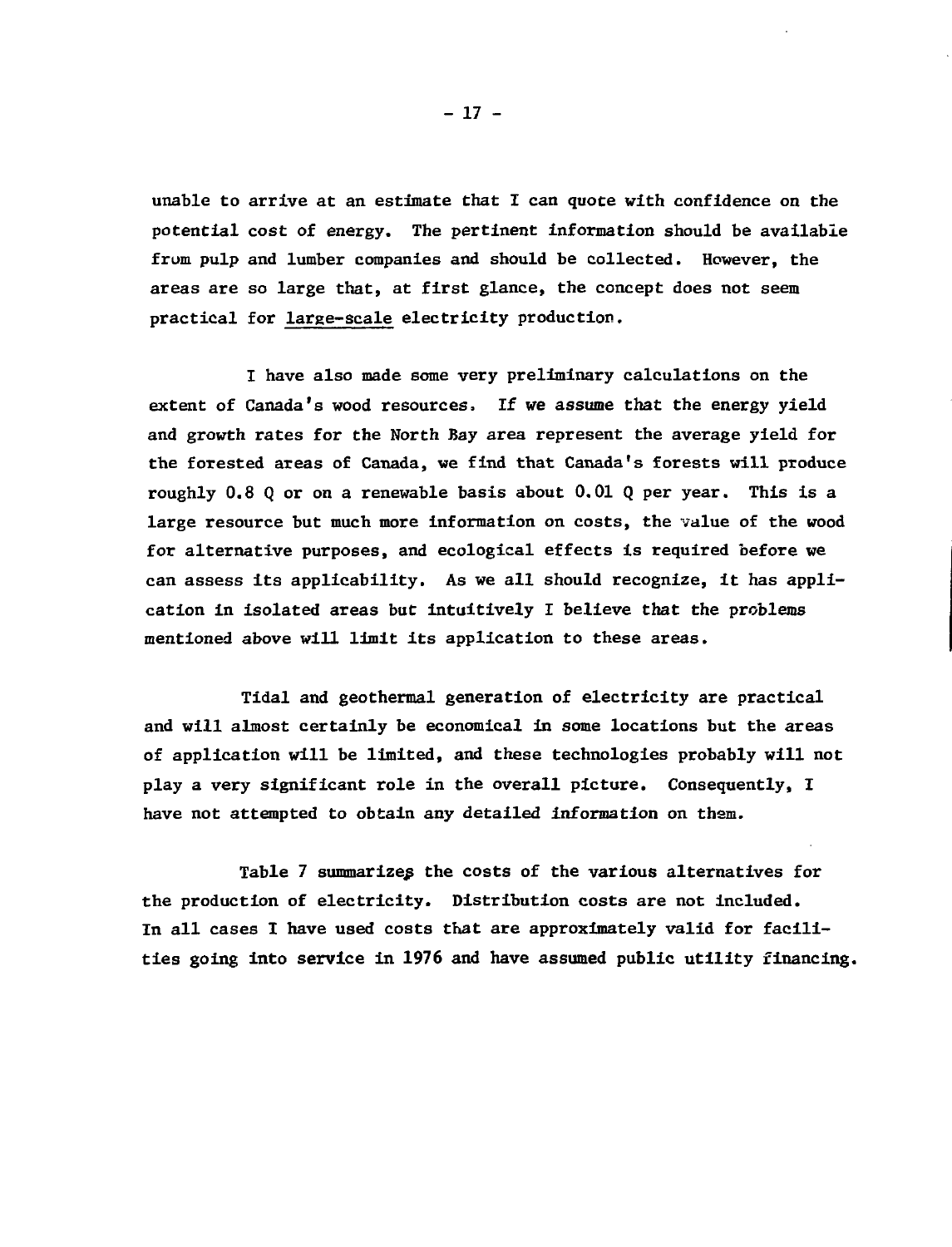#### **TABLE 7**

#### **Estimated Costs Of Alternative Methods Of Producing Electricity (1?76) mills/kW.h**

| Hydro (Transmission ~ 800 kilometres)   | $\sim$ 15         |
|-----------------------------------------|-------------------|
| Nuclear                                 | - 11<br>$\sim$    |
| Coal (Ontario)                          | $\sim$ 19         |
| Coal (Alberta)                          | $\sim$ 12         |
| Solar Thermo-electric (Without Storage) | - 50<br>n,        |
| ٠<br>Solar Photovoltaic                 | $\sim$ 500 - 1000 |
| Wind (Without Storage)                  | $\sim 70 - 100$   |
| Wood                                    | ?                 |
|                                         |                   |

**We have looked in a general way at the effects of inflation on all of these alternatives and although the effects are likely to differ, the difference probably will be insufficient to change the overall picture. You can see that after the good hydro sites have been developed, coal and nuclear power stations are likely to be the most economical ways of producing electricity with the choice between the two likely to be dictated by proximity to coal supplies. The other alternatives that I have been able to evaluate don't appear to come close.**

#### **5.2 SPACE HEATING (25%)**

**Now let us turn to the space heating requirement. If you recall the first table, space heating represents about 25 percent of our energy utilization and this requirement is now met primarily by oil and gas. I will deal with future costs of oil and gas in a subsequent sec-**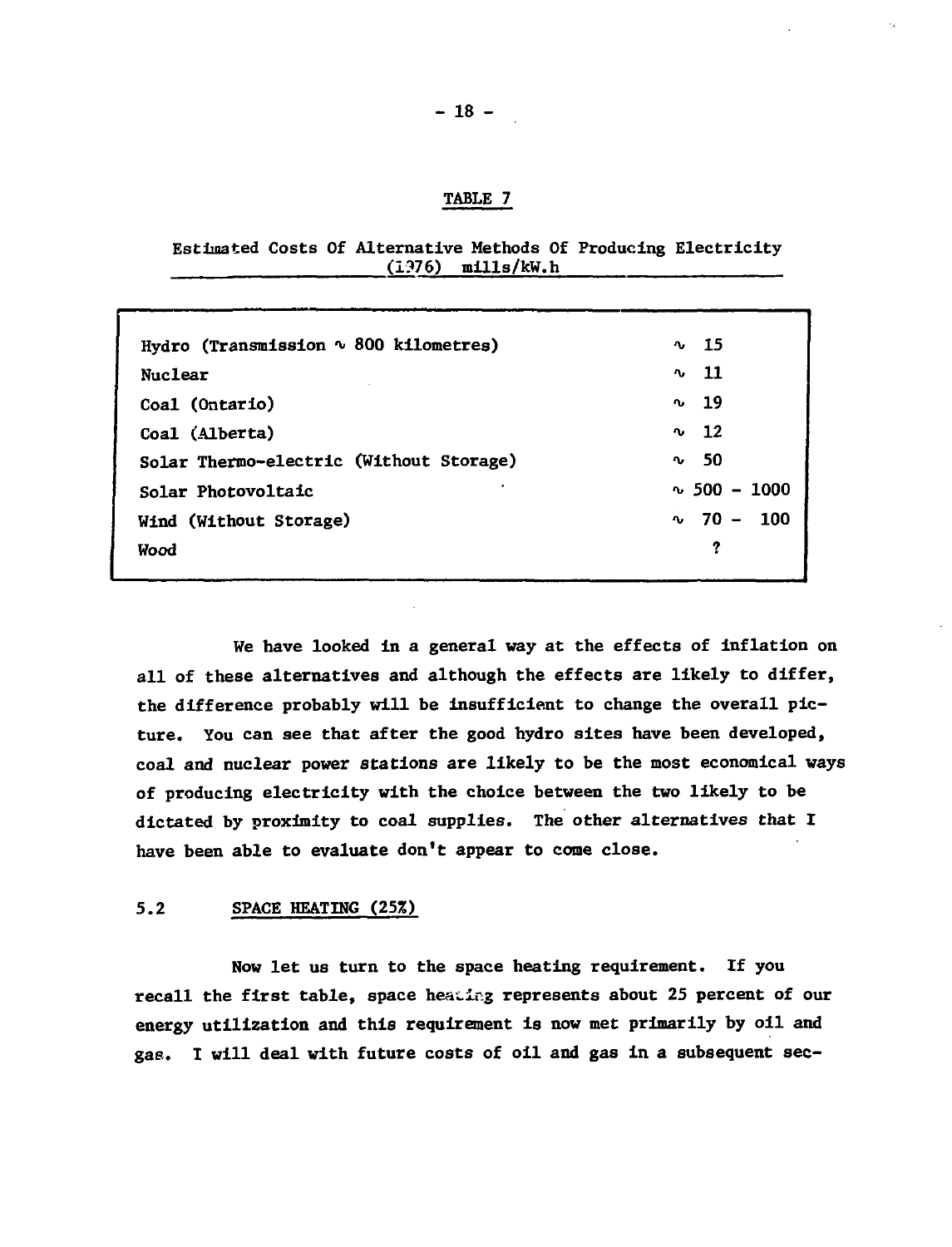**tion. In this section, I will concentrate on alternatives to oil and gas for space heating.**

**We are all aware that electrical energy is now selected for many space heating applications over oil and gas so we must conclude that it is competitive and is clearly a viable alternative. Our analyses show that, under certain assumptions, which I assess as optimistic but certainly not ridiculous, solar energy is competitive with electrical energy for space heating so we must consider solar energy also as a** viable alternative<sup>(12)</sup>. In this section, I want to give you the basis **of this solar/electrical comparison then I want to mention briefly heat pumps and district hot water heating from a central station. I'm sure none of us want to go back to shovelling coal or chopping wood, even though it might be good for us, consequently I have not included these in my list of alternatives for this application. If the other alternatives become prohibitively expensive, coal may be reconsidered but I doubt that this will occur and in any event I shall be dealing with the cost of coal in a later section.**

**I have seen several ways of comparing the costs of solar energy and electricity for space heating but from my point of view it is the customer who eventually will decide on the practicality of any alternative, and we have made our comparison accordingly. We have compared both the initial capital and estimated lifetime costs of an electrically heated home in Winnipeg with those for homes heated 70% by solar energy and 30% by electricity and 100% by solar energy. The 70 percent solar home has a three-day heat storage system while the 100 percent solar home has a summer/ winter storage system. The house requires about 54 000 kW.h of energy each year and has a peak requirement of about 15 kW in mid-January. Our studies show that Winnipeg is one of the more favorable locations in Canada for solar heating because of its low incidence of cloud cover.**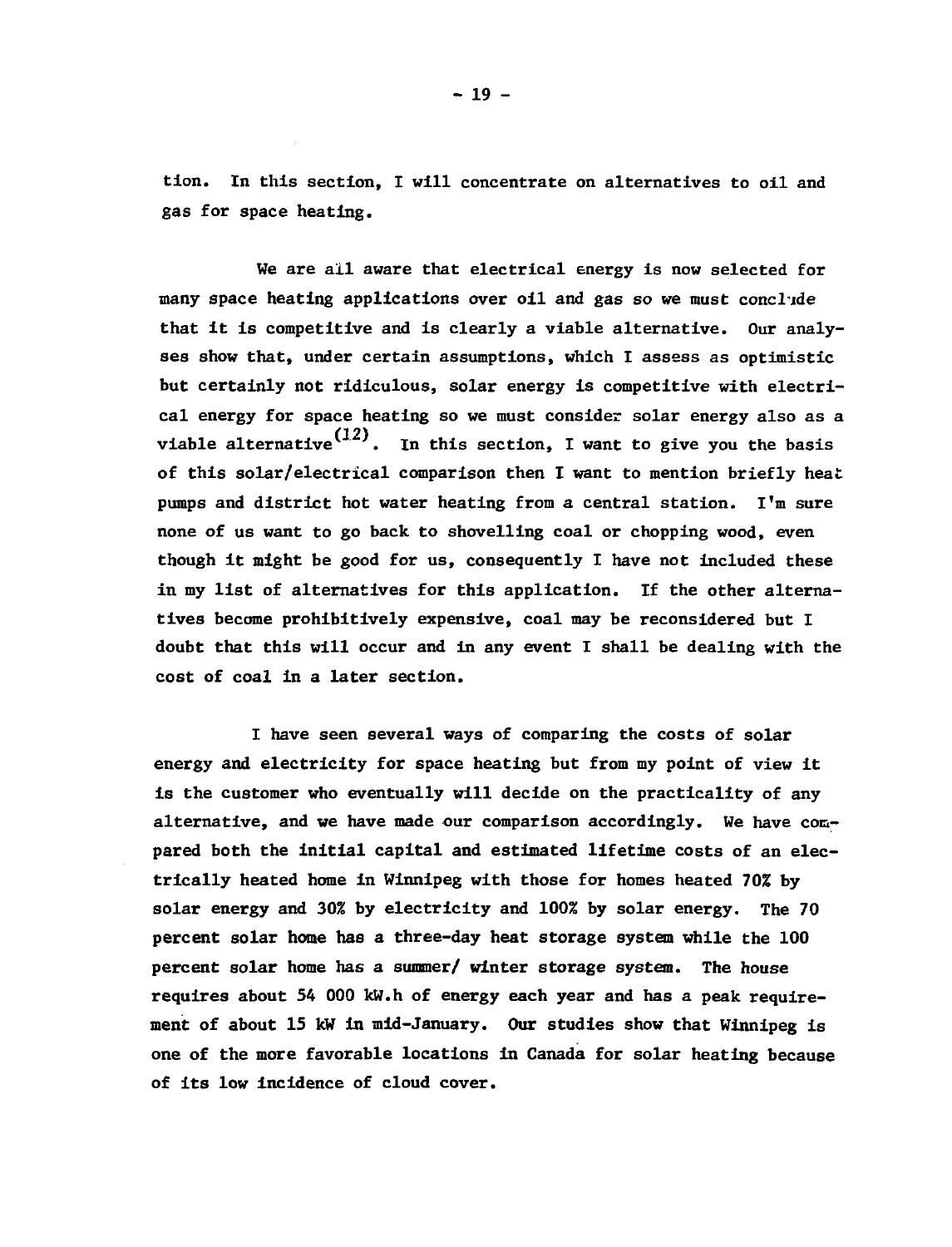The basis of the comparison is as follows:

(1) The electricity to the home is supplied by a naclear electric generating station that went into service in 1976 and an electrical distribution system built in 1976. The utility borrowed money at 8 percent interest and is amortizing the station and the distribution system over 25 years. The operating and maintenance components of the cost of electricity escalate at 5 percent per year due to inflation. These assumptions result in an electrical rate in 1976 of 21.5 mills/kW.h which is higher than experienced today but is reasonable for the comparison being made.

(2) The homeowner takes out a 25-year mortgage at 9.4 percent to pay for his home. This rate is consistent with the 8 percent rate to the utility and both are generally consistent with a 5 percent rate of inflation.

(3) The solar panels cost  $$54/m^2$  ( $$5/ft^2$ ), deliver 50 percent of the energy of insolation as useful heat to the house, and last for 25 years. The three-day storage system costs \$1700 including plumbing and the summer/winter storage system costs \$9000 including plumbing.

(4) If a significant fraction of the space heating load in a region is provided by all electric or 70 percent solar/30 percent electric systems, this would probably distort the electrical system resulting in a reduction in utilization of capital plant. The cost of this reduction would affect the cost of electricity. I will give an estimate of how this distortion might affect the comparison. In this estimate it is assumed that a north/south grid is in operation and the electricity is used in the southern part of the grid for air conditioning in the summer.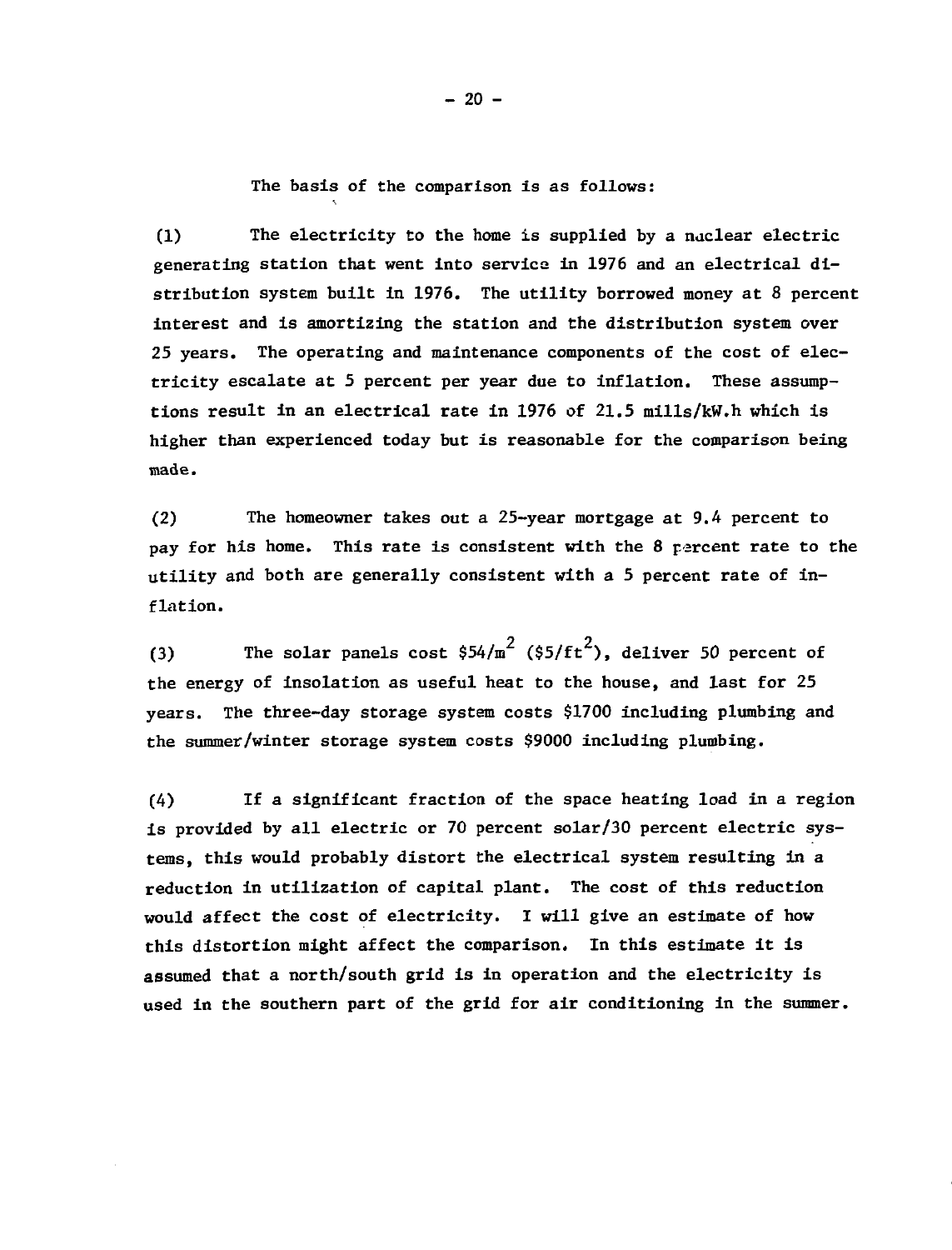Table 8 gives a comparison of the capital and lifetime costs to the homeowner for the three heating concepts. The costs of lighting and other miscellaneous electrical loads are included in the lifetime costs because they are difficult to exclude from the calculations. The capital cost of the heat distribution system is excluded because it is common to all systems.

#### TABLE 8

| Home            | All Electric | 70% Solar/30% Electric | All Solar |
|-----------------|--------------|------------------------|-----------|
| Initial Capital | 600          | 6 000                  | 13 400    |
| Lifetime Cost   | 33 400       | 33 300                 | 45 400    |
| Lifetime Cost   | 37 000       | 40 200                 | 45 400    |

Comparison Of Capital And Lifetime Costs (\$) For Electrical And Solar-Heated Houses

 $\star$ 

Estimates include the effect of reduced capacity on cost of electricity.

You can see that if the assumptions made are valid, solar energy is competitive with and a viable diternative to electricity for space heating. The only way I know of testing the assumptions is to build some solar houses and collect data from them. That seems to be what is being done. One of the critical assumptions is the cost of solar panels. We calculate that, if the solar panels cost  $$108/\mathrm{m}^2$  rather than  $$54/\mathrm{m}^2$  the capital and lifetime costs of the 70/30 and the all solar systems are  $S10$  200 and \$46 500 and \$17 600 and \$57 500 respectively.  $\mathbf{10}$  200  $\mathbf{10}$  and  $\mathbf{17}$  600  $\mathbf{10}$  for spectrum  $\mathbf{10}$  and  $\mathbf{10}$   $\mathbf{10}$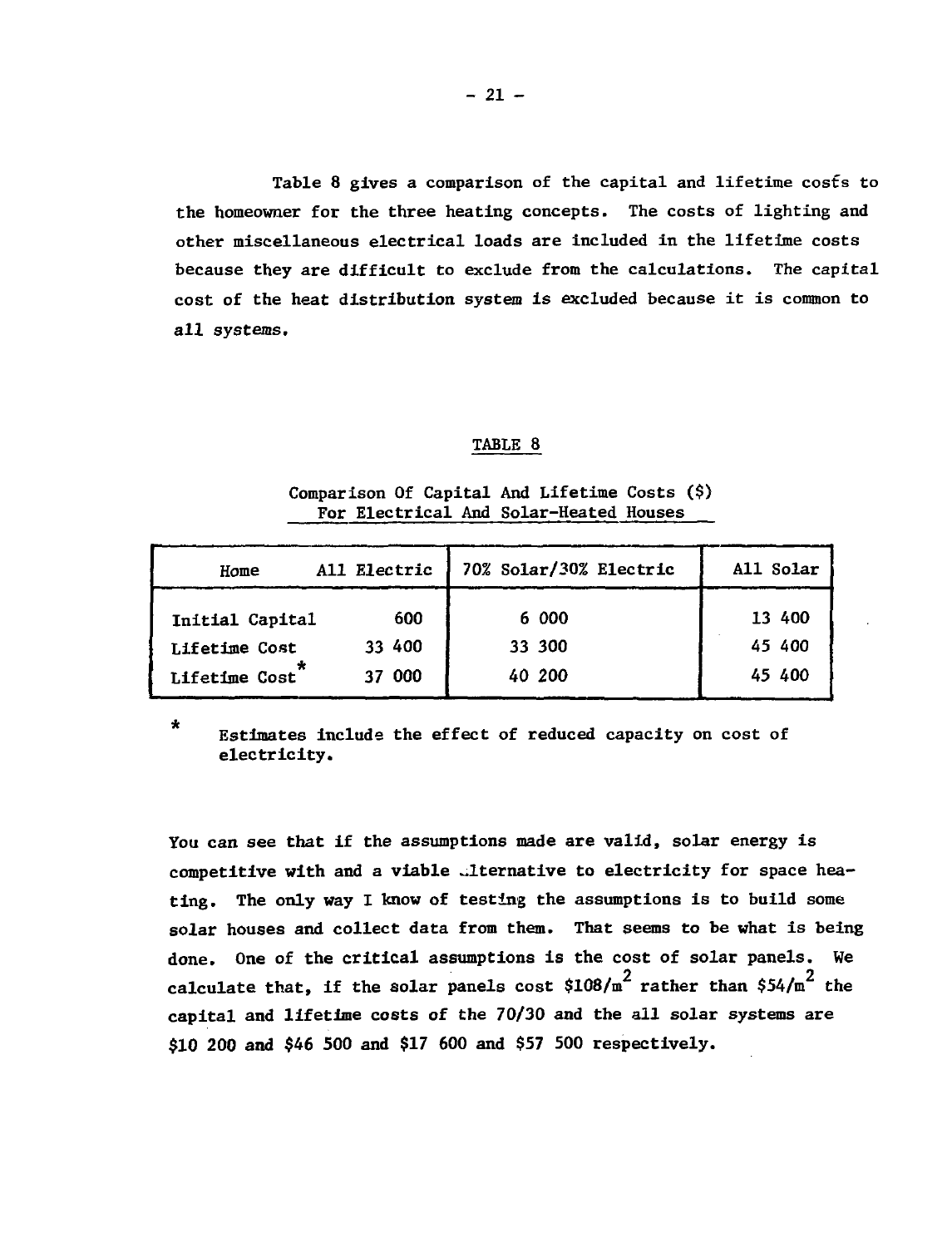**An alternative that appears to me to warrant more attention is electrical heating (and air conditioning) by a heat pump. I'm no expert on heat pumps but engineers whose opinion I value tell me that they are now considering installing heat pumps. The advantage of course is that the heat pump, at least in Southern Ontario, should be able to deliver heat at about half the electrical load of an all-electric system and should be readily convertible into an air conditioning unit in the summer. Short-term storage systems would allow a lot of flexibility for' electrical system load levelling. J.A. Horvath of Ontario Hydro has proposed the development of a heat pump particularly suited to Southern (13) Ontario conditions . I am advised that most heat pumps today are designed to be air conditioners first. Apparently it would be better in Canada to have a heat pump designed to be a heater first. Heat pumps now cost \$3000 to \$5000 depending on capacity and Horvath calculated that the extra cost of the heat pump on a heating/air conditioning system would be paid back In three to seven years through savings in the cost of' electricity. Most of my engineers who have looked at the alternatives for the future consider this to be the most attractive.**

**We have also studied district heating systems assuming that two different types of nuclear unit at the Pickering location supplied 600 MW of thermal energy to a distribution system in the city of Toron**to<sup>(14)</sup>. One of the units was a 706 MW unit which produced only heat. **The other unit was a 2200 MW thermal unit equipped with a back-pressure** turbine which supplied 706 MW of thermal energy and 438 MW of electricity during on-heat periods, and 640 MW of electricity during off-heat **periods. The heating costs from both units are compared with electrical resistance heating costs in Table 9.**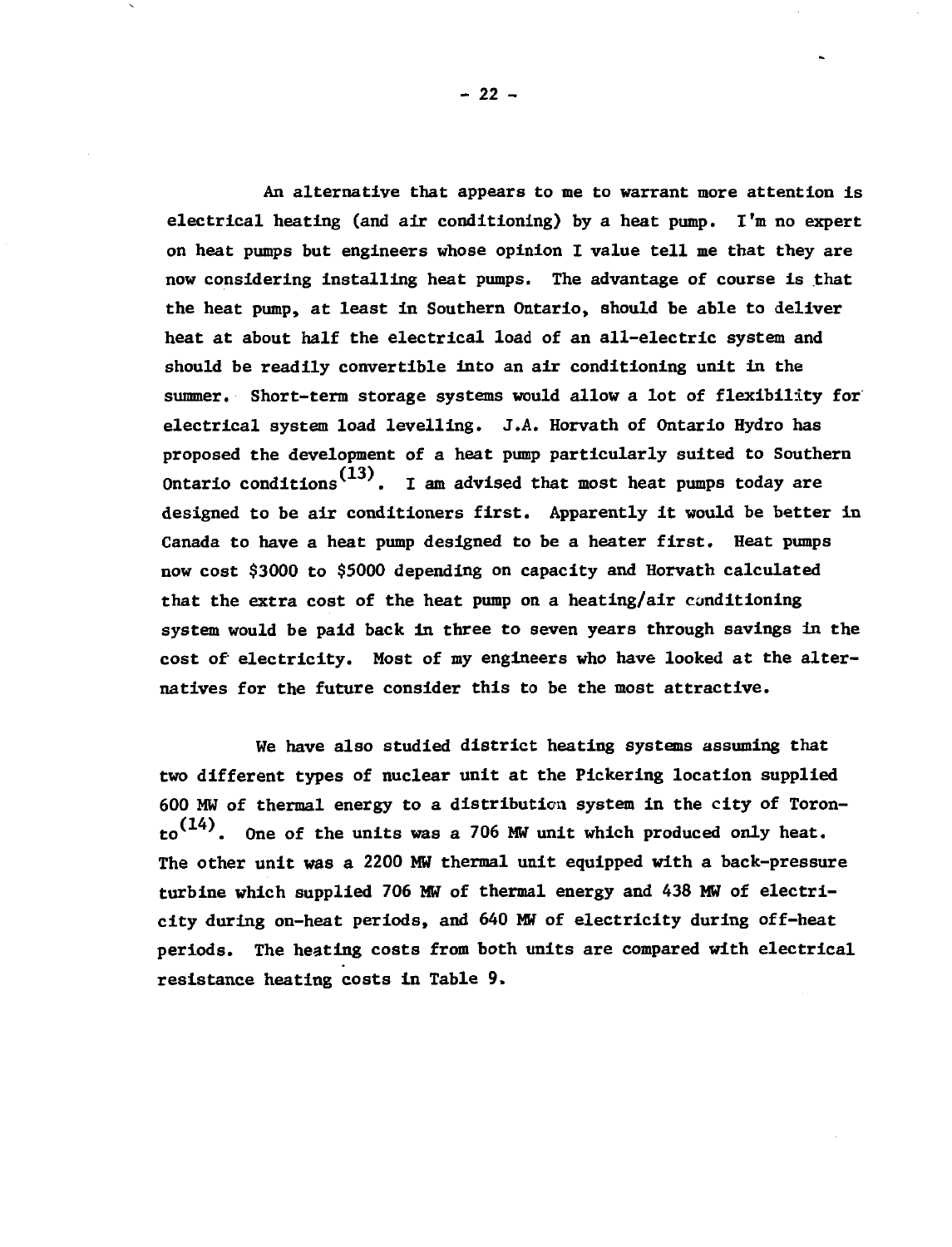|                                                           | Thermal<br>0n1y | Thermal/<br>Electric | Electrical<br>Resistance |
|-----------------------------------------------------------|-----------------|----------------------|--------------------------|
| Reactor Core Size MW(t)                                   | 706             | 2200                 |                          |
| Thermal Power Supplied MW<br>Overall Energy Utilization % | 600<br>85       | 600<br>36.6          | 600<br>27                |
| System Load Factor %                                      | 35              | 80                   | 68                       |
| Nuclear Station UEC <sup>(a)</sup><br>mills/kW.h          | 9.2             | $4.4^{(b)}$          |                          |
| Pipeline UEC mills/kW.h                                   | 7.9             | 7.9                  |                          |
| DHS <sup>(c)</sup> Grid UEC mills/kW.h <sup>(d)</sup>     | $3 - 24$        | $3 - 24$             |                          |
| Total UEC                                                 | $20.1 - 41.1$   | $15.7 - 36.7$        | 30.1                     |

#### **Comparison Of District Heating With Electrical Resistance Heating**

- **•(a) UEC = Unit Energy Cost.**
- **(b) Portion charged to district heating.**
- **(c) DHS District Heating System.**
- **(d) Low number assumes a few large customers; high number assumes many small customers.**

**It was assumed that the units were started in 1974, and went into service in 1979. The resistance heating costs were based on 1974 electrical rates escalated at 10 percent per year to 1979. The study showed, as one would expect, that the lower capital cost and better fuel utilization of the thermal-only unit was counter-balanced by its much lower load factor. Consequently, the thermal/electric system showed a slight economic advantage over the thermal-only system. The competitive position of both in relation to resistance heating was dependent on the cost of the**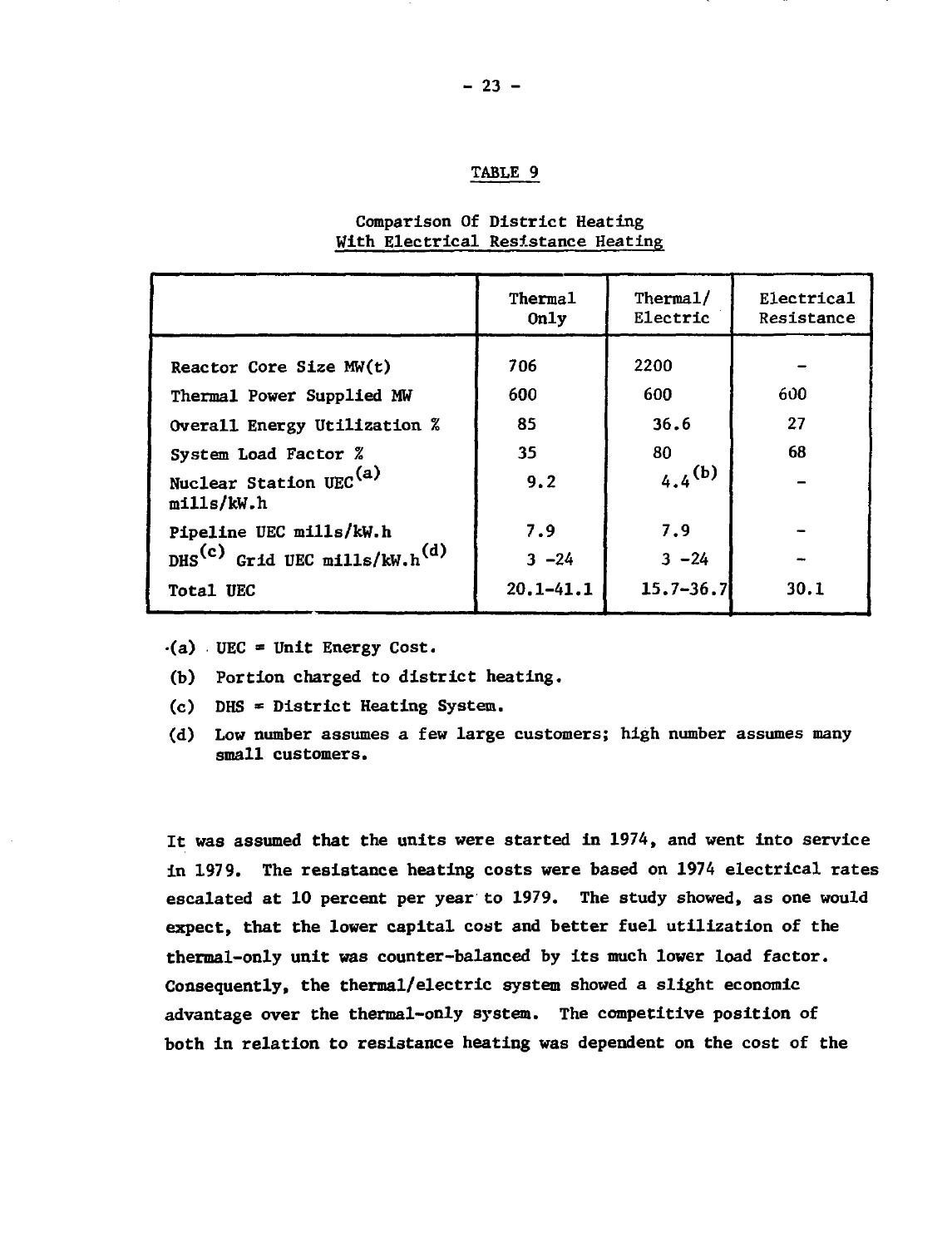hot water distribution system. These already exist In several European cities and district heating is quite extensively used there. However, they do not exist in Canada and it is questionable if they can now be economically installed here in competition with the other available alternatives.

In summarizing the space heating situation, we can conclude that electrical energy is a demonstrated alternative to oil and gas and solar energy is a potential alternative. The electrical alternative can probably be made more economical in most of the heavily populated areas of Canada through the use of heat pumps. Direct district heating using either nuclear- or coal-fired stations to provide the heat is practical but the cost and inconvenience of installing a hot water distribution system will probably restrict its use in Canada.

## 5.3 INDUSTRIAL ENERGY OTHER THAN ELECTRIC (30%)

Table 6 shows that this industrial requirement represents about 30 percent of our energy utilization. In 1974 we made a survey of the use of energy (excluding electricity) in industry  $(15)$  and found that about 90 percent of the requirement was for low pressure steam, i.e., steam at about 690 kPa (100 psi) or less. We found that this was required primarily in 20 to 80 MW blocks and is currently provided primarily by oil and gas.

Although the nuclear industry has put a significant effort into the development of small reactors, and has developed small reactor systems for application in space, it has not been able to come up with a concept that appears to be economical for wide-spread industrial use. The only possible way that nuclear energy could now be economically used to meet this requirement is to group a large number of industrial users around

 $- 24 -$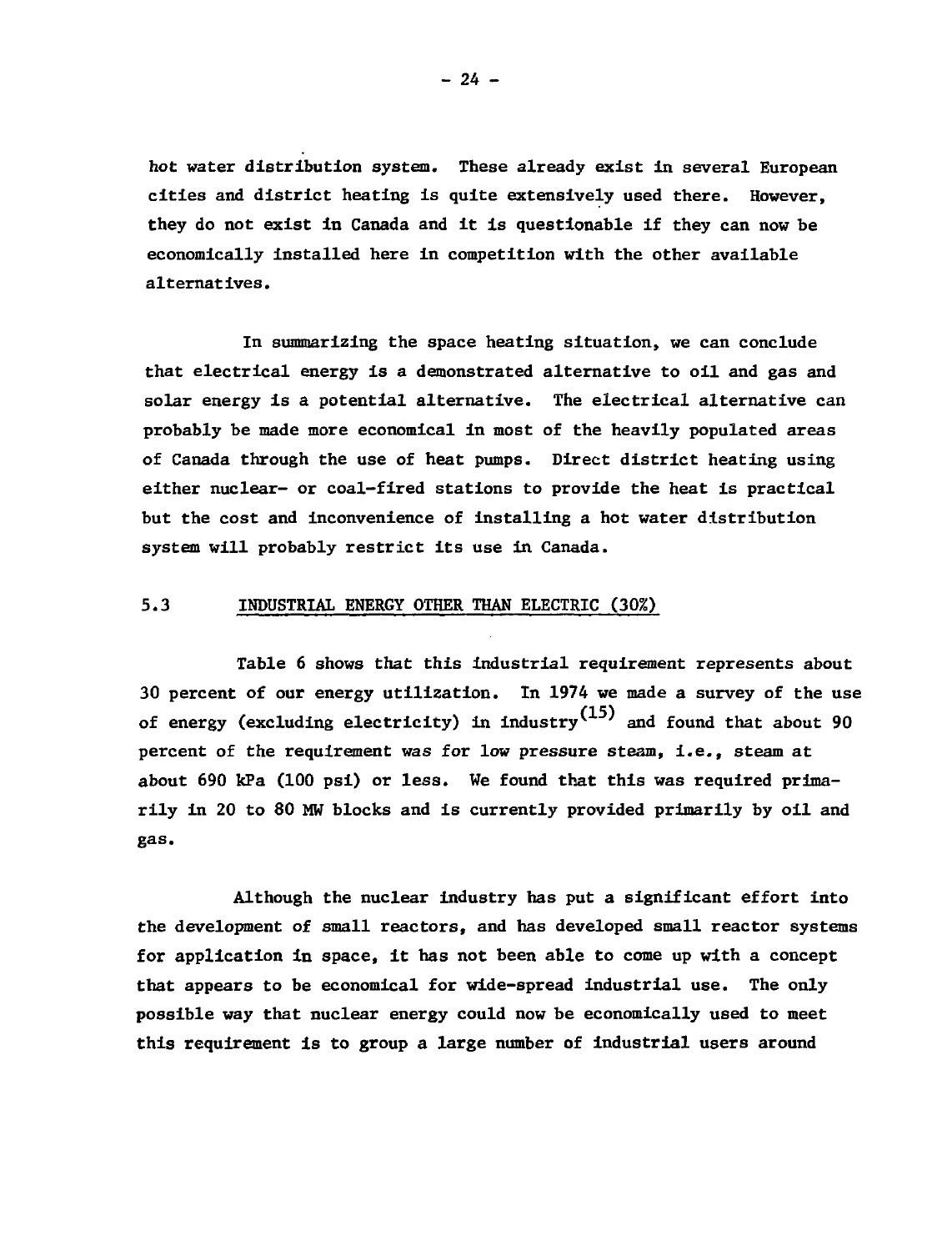**a station producing at least 1000 MW thermal and this is not practical for most of our industrial applications.**

**Consequently, the best practical alternative to meet this need seems to be coal. Coal can be produced at the mine head in Alberta for \$0.28 to \$0.57/GJ (\$0.30 to \$0.60/MBtu)^<sup>16</sup>^ depending on the type of mine, but it costs about \$0.80/GJ (\$0.85/MBtu)'<sup>1</sup> ' in Winnipeg and about**  $$1.80/GJ$  (\$1.90/MBtu)<sup>(16)</sup> in Toronto. It seems axiomatic then that **extensive programs on improved methods of transporting coal, perhaps in existing pipelines, and in treating the off-gases from coal combustion, would pay off handsomely for the future. Also, coal needs a competitor to prevent its price from simply following the market price for foreign oil, frontier oil and gas, or synthetic oil and gas. At the moment I don't know what that competitor will be.**

**In summary then, the alternative for industrial energy is coal.**

#### **5.4 TRANSPORTATION AND FARM EQUIPMENT (28%)**

**The transportation and farm equipment requirement is met almost entirely by petroleum products. We do not have a good substitute for petroleum and I'm convinced that in the not too distant future Canada will have to depend on oil recovered from the tar sands. The basis for my statement is a series of studies we did in 1972 which compared the cost of frontier gas, synthetic natural gas from coal** gasification, and nuclear-generated hydrogen on a comparable basis<sup>(18)</sup>. **The part of the study we did in some detail was the cost of nucleargenerated hydrogen. I have updated those costs to take account of inflation and have compared them with more recent values we have obtained for the other alternatives in Table 10.**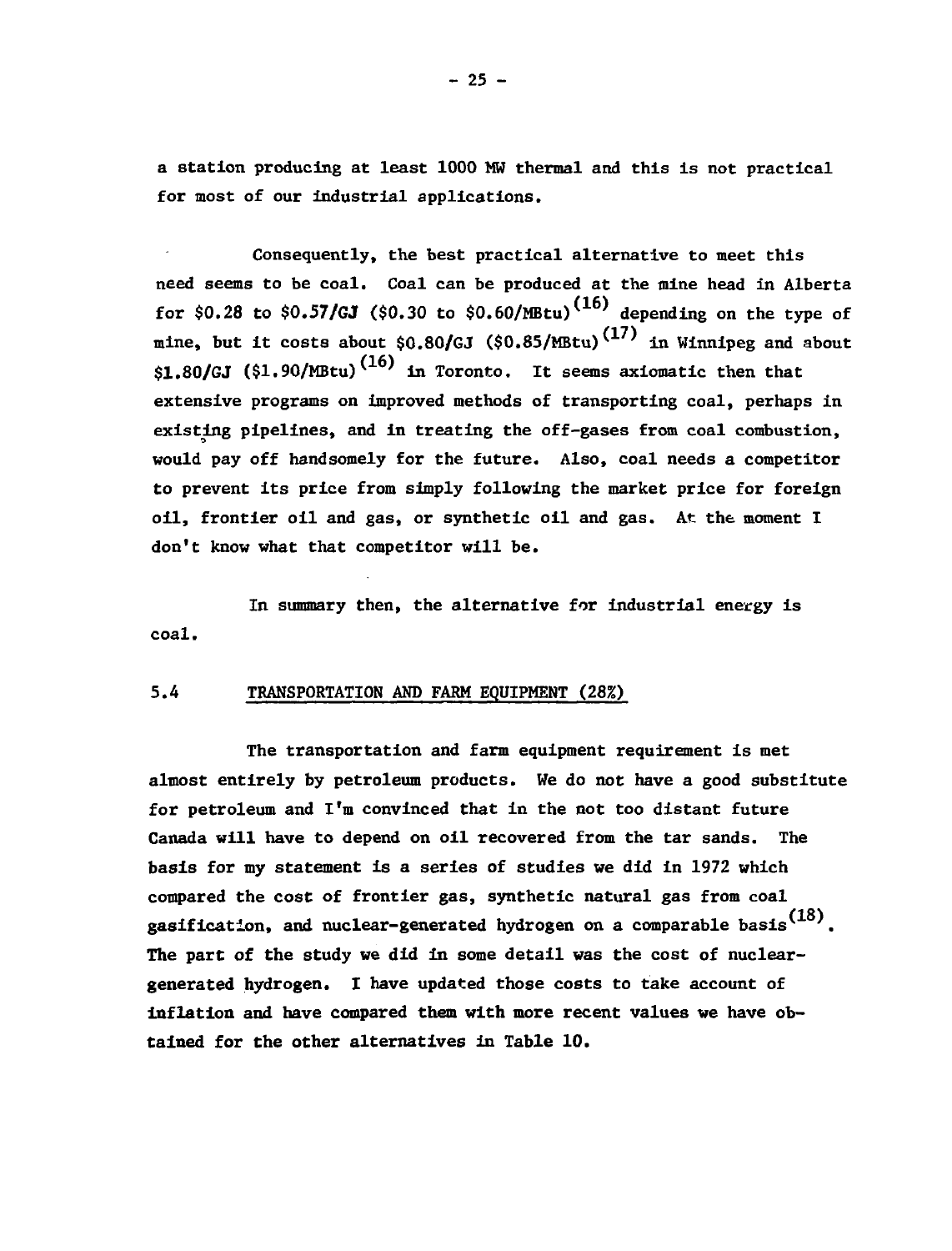# **TABLE 10**

**Comparison Of Estimated Costs For Frontier Gas And Oil (19) Oil From The Tar Sands(20), Coal Gasification\*<sup>21</sup>' 22) And Nuclear Hydrogen**

|                        | <b>Estimated Cost</b><br>. \$/MBtu<br>\$/GJ |      | Estimated Cost<br>\$/bb1 Oil Equivalent |
|------------------------|---------------------------------------------|------|-----------------------------------------|
| Frontier Gas and Oil   | 2.08                                        | 2.20 | 13                                      |
| 011 from the Tar Sands | 2.46                                        | 2.60 | 15                                      |
| Coal Gasification      | 3.79                                        | 4.00 | 23                                      |
| Nuclear Hydrogen       | 5.21                                        | 5.50 | 32                                      |

 $\bullet$ 

**Assumes electrical cost equivalent to that from Pickering B.**

**You may wonder why I say we will have to depend on tar sands oil when the estimates for frontier gas and oil are cheaper. The reason is simply that we know the tar sands deposits contain about 700 billion barrels of oil and we expect that, approximately half of this will be economically recoverable. If we find extensive oil or gas resources in our frontier areas we should certainly use them; however, we should not neglect the development of the pertinent tar sands technology in the hope that the frontier areas will meet our requirements. There should be enough oil in the tar sands to meet our transportation needs for at least a couple of centuries. Although the cost of oil from the tar sands seems high, this shouldn't cause us serious economic difficulties, particularly if we substitute coal in many of our industrial uses. Many Europeans these days pay twice as much as we do for gasoline and many of them seem to be surviving economically very well.**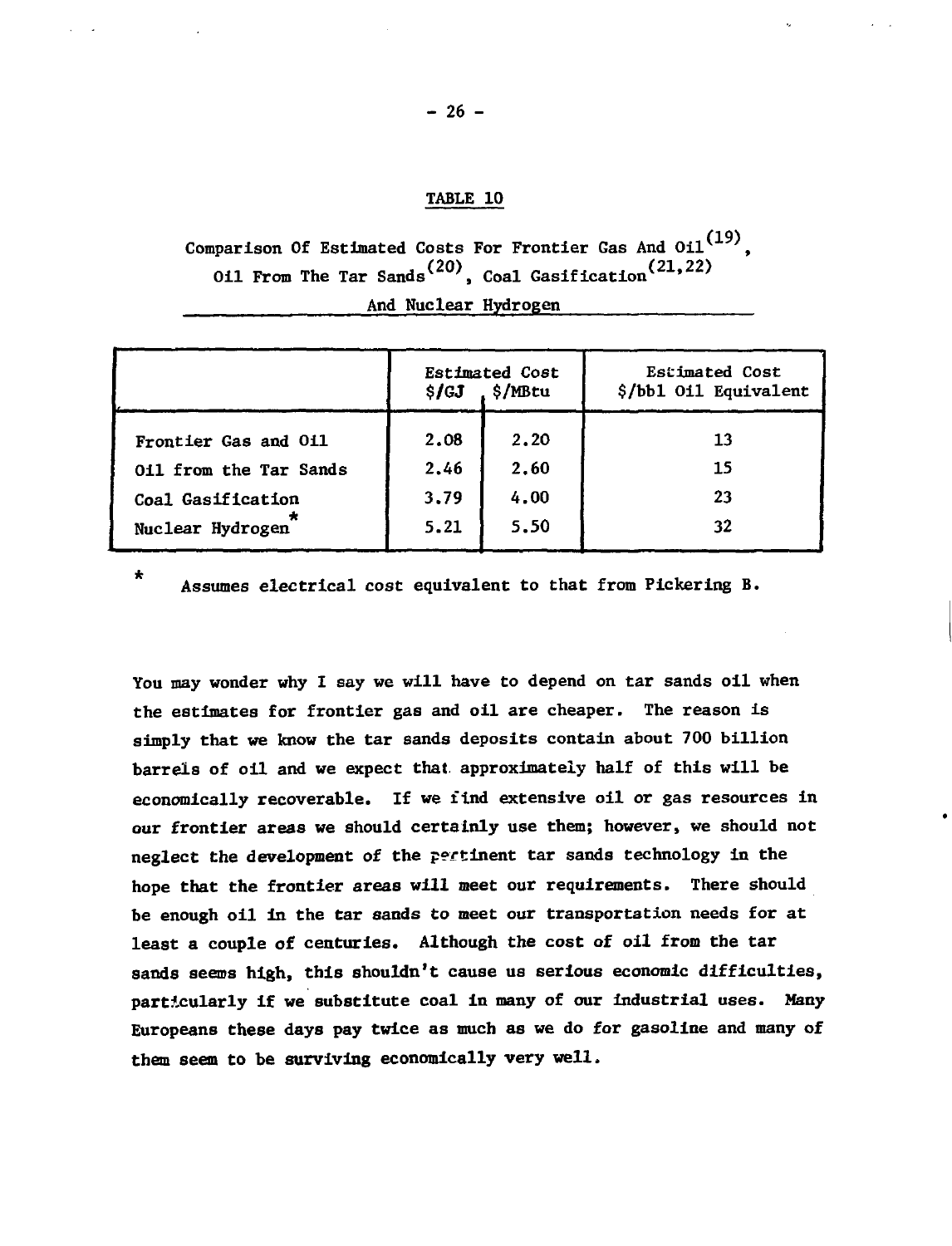**In summary then we can say that in future our transportation needs could be net by frontier oil or oil from the tar sands, with oil from the tar sands favored because of its known abundance. The other alternatives may come later but the need for them is likely a couple of centuries away.**

#### **6. CONCLUSION**

**Perhaps in conclusion I could outline to you my plan for Canada's energy future. It's a pretty simple one and is as follows. Use hydro and nuclear energy to produce electricity and let electrical heating take over the bulk of the space heating load; let coal take over the bulk of the industrial demand wherever it is economical for it to do so; use our conventional oil and gas primarily in our transportation sector and develop tar sands technology to replace conventional oil and gas resources when they are gone.**

**I do not advocate that such a plan be put into force by legislation or that we should discourage studies of other alternatives. For example, solar energy might prove attractive to carry some of the spaceheating load and tidal power could make a significant contribution to the electrical load in Canada if it proves to be economic. However, I believe that we should recognize that the plan I am outlining is a potential solution to our future energy needs ami avoid obstructions that prevent it from happening as a result of natural economic forces. In Canada we are fortunate; we have practical energy alternatives. All we need is the common sense to develop them and use them wisely.**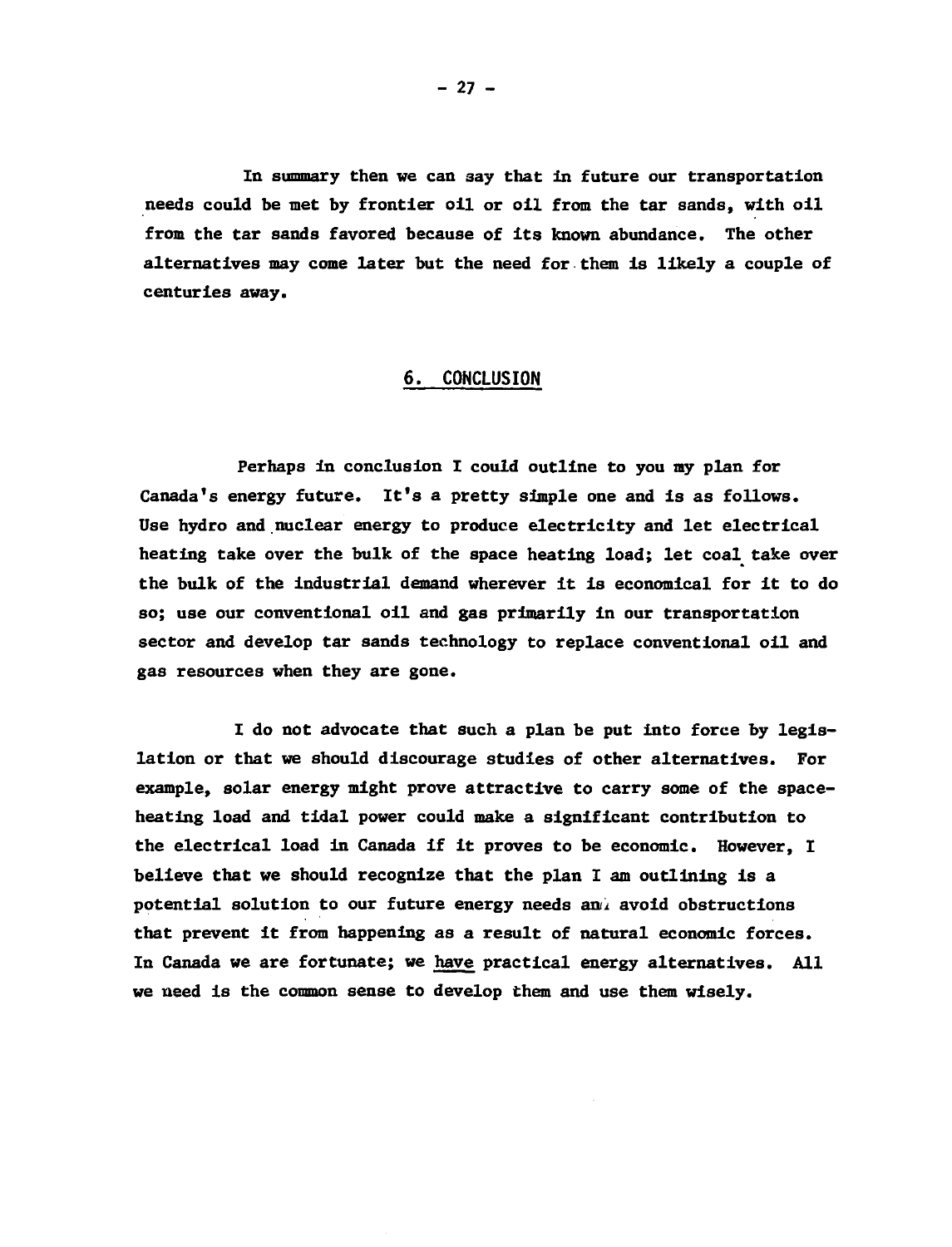# **7. REFERENCES**

- **1. A. Cohen, "Subgroup Position Paper: Space Heating and Cooling", Proceedings of the Conference on Magnitude and Deployment Schedule of Energy Resources (Oregon State University), Portland, Oregon, July 21, 1975, p. 15.**
- **2. A.J. Mooradian, "Energy A World Perspective and a Canadian Focus", Presented in the Chancellor's Lecture Series at Brook University, February 13, 1975. Data collected primarily from papers presented at the World Energy Conference, 1974.**
- **3. Johan Brinck, "Calculating the T'orld's Uranium Resources", Euratom Bulletin, 6, 1967, p. .09.**
- **4. À.J. Mooradian, "Energy A World Perspective and a Canadian Focus", Presented in the Chancellor's Lecture Series at Brock University, February 13, 1975. Data collected primarily from An Energy Poli;y for Canada - Phase I, Department of Energy, Mines and Resources, 1973.**
- **5. R.F.S. Robertson, "Utilization of Waste Heat from Electricity Generating Stations", Atomic Energy of Canada Limited, Report AECL-5689 (1977).**
- **6. L.W. Woodhead, "Performance of Canadian Commercial Nuclear Units and Heavy Water Plants", adapted from a paper presented at the European Nuclear Conference, Paris, April 21-25, 1975.**
- **7. Ontario Hydro's Submission to the Royal Commision on Electric Power Planning, 1976.**
- **8. Solomon Zwerdling, "Solar Concentrator Systems, Progress Summary", Proceedings of the Eleventh Intersociety Energy Conversion Engineering Conference, State Line, Nevada, September, 1976, 2, p. 1253, AIChE, New York.**
- **9. M.W. Goldsmith, I.A. Forbes, J.C. Turnage, S.V. Weaver and Alan R. Forbes, "New Energy Sources: Dreams and Promises", Report of the Massachusetts Institute of Technology Energy Research Group, March 1, 1976.**
- **10. J.J. Kirby and J.E. Wilson, "A Review of Large Scale Power Generation Using Windmills", Ontario Hydro Report Nr. 75117, December, 1975.**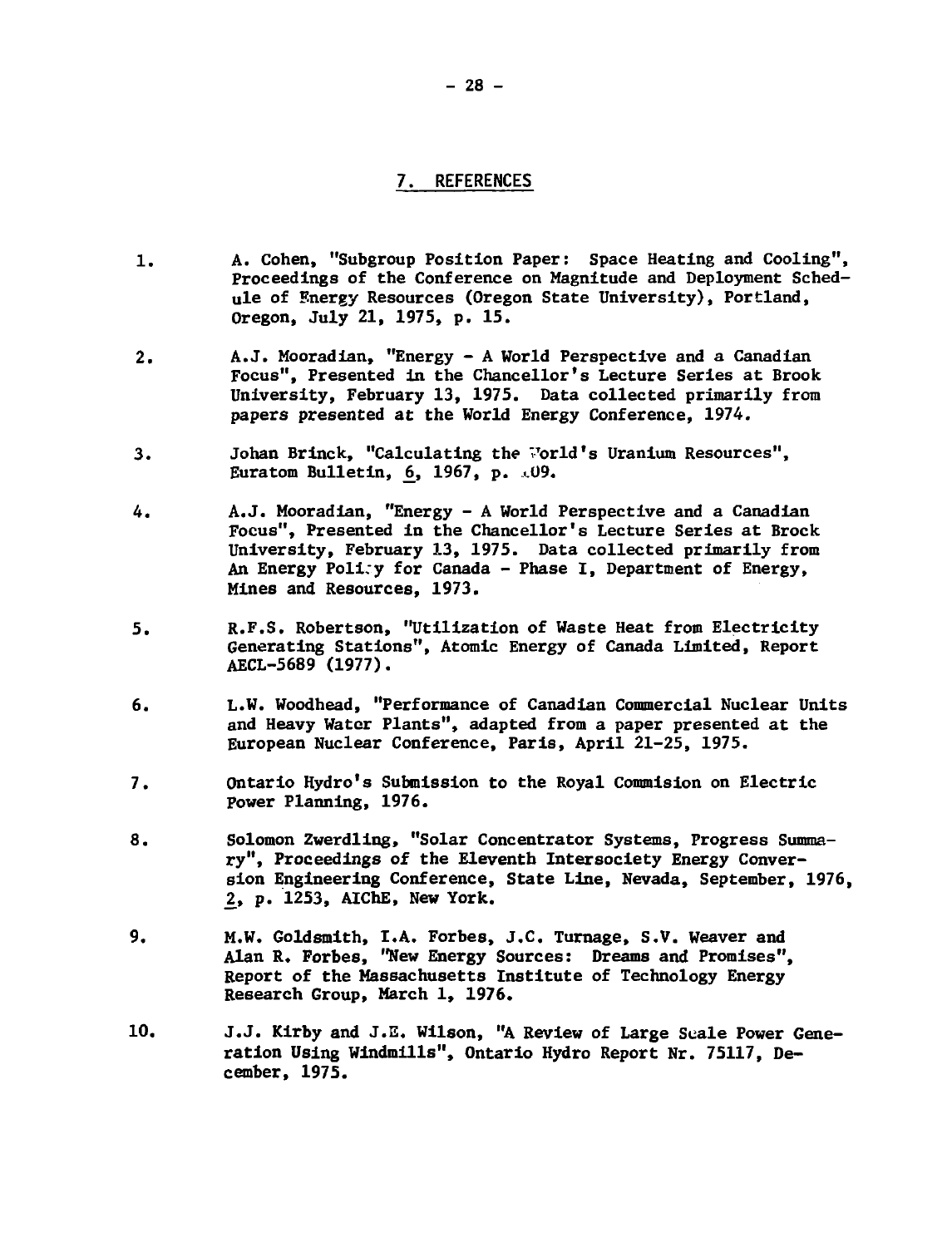- **11. G.C. Szego and C.C. Kemp, "Energy Forests and Fuel Plantations", Chemtech, May, 1973, p. 275.**
- 12. D.G. Boase, WNRE, private communication.
- **13. J.A. Horvath, unpublished information.**
- **14. R.B. Lyon and R.O. Sochaski, "Nuclear Power for District Heating", Atomic Energy of Canada Limited, Report AECL-5117, 1975.**
- **15. V.R. Puttagunta, "Temperature Distribution of the Energy Consumed as Heat in Canada", Atomic Energy of Canada Limited, Report AECL-5235, 1975.**
- **16. M.N. Anderson, Northern Miner, September 23, 1976.**
- **17. Private Communication, Buyers in Winnipeg.**
- **18. 6.G. Strathdee and D.J. Cameron, "Production of Hydrogen from a Nuclear Base", WNRE-131\*. 1973.**
- 19. Canadian Energy News, 6, 1976.
- **20. J.E. Baugh and L.L. McLennon, "Future of Oil Sands Mining Projects", Paper presented at the 26th Canadian Chemical Engineering Conference, Toronto, Ontario, October 5, 1976.**
- **21. R.F.S. Robertson, private communication, 1974.**
- **22. C.W. Knudsen, "Coal and Oil Shale Utilization", Proceedings of the Eleventh Intersociety Energy Conversion Engineering Conference, State Line, Nevada, September, 1976, 1, p. 245, AIChE, New York.**



 $\star$ **Unpublished internal report of Whiteshell Nuclear Research Establishment of Atomic Energy of Canada Limited.**